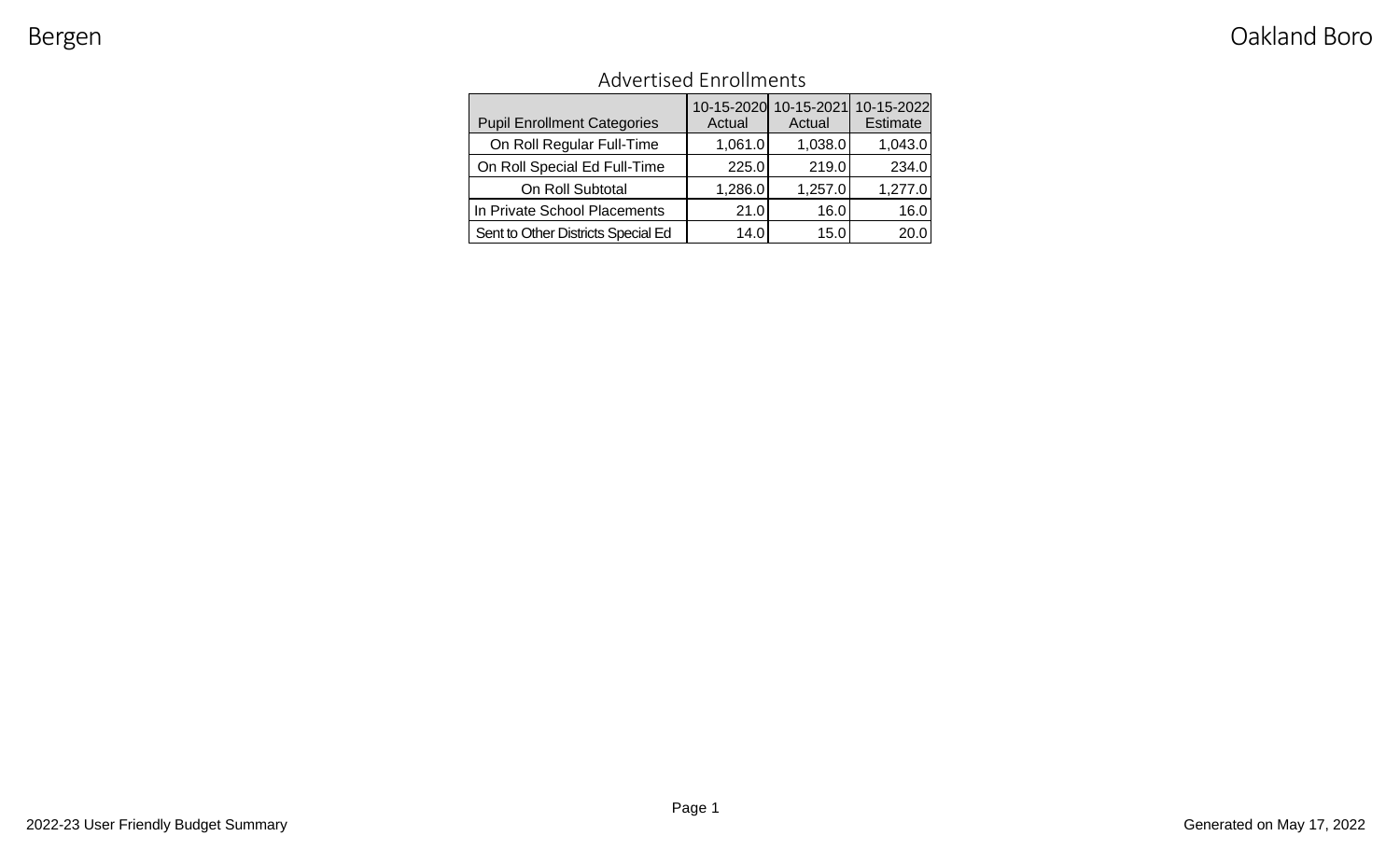### Advertised Revenues

|                                                   |                                                                            |         | 2020-21               | 2021-22               | 2022-23        |
|---------------------------------------------------|----------------------------------------------------------------------------|---------|-----------------------|-----------------------|----------------|
| <b>Budget Category</b>                            | Description                                                                | Account | Actual                | Revised               | Proposed       |
|                                                   | Local Tax Levy                                                             | 10-1210 | 30,645,550            | 31,347,061            | 31,615,461     |
|                                                   | <b>Transportation Fees from Individuals</b>                                | 10-1410 | 35,988                | 25,000                | 50,000         |
|                                                   | <b>Unrestricted Miscellaneous Revenues</b>                                 | 10-1XXX | 283,459               | 45,000                | 45,000         |
| <b>General Fund Revenues from Local Sources</b>   | Interest Earned On Current Expense Emergency Reserve                       | 10-1XXX | 121                   | 100                   | 100            |
|                                                   | Interest Earned on Maintenance Reserve                                     | 10-1XXX | 212                   | 100                   | 100            |
|                                                   | Interest Earned on Capital Reserve Funds                                   | 10-1XXX | 1,068                 | 1,000                 | 1,000          |
|                                                   | <b>Total Revenues from Local Sources</b>                                   |         | 30,966,398 31,418,261 |                       | 31,711,661     |
|                                                   | <b>Categorical Transportation Aid</b>                                      | 10-3121 | 215,169               | 215,169               | 215,169        |
|                                                   | <b>Extraordinary Aid</b>                                                   | 10-3131 | 800,491               | 200,000               | 200,000        |
|                                                   | <b>Categorical Special Education Aid</b>                                   | 10-3132 | 758,105               | 978,090               | 1,218,361      |
| <b>General Fund Revenues from State Sources</b>   | <b>Categorical Security Aid</b>                                            | 10-3177 | 51,232                | 51,232                | 51,232         |
|                                                   | <b>Other State Aids</b>                                                    | 10-3XXX | 5,800                 | $\Omega$              | $\mathbf 0$    |
|                                                   | State Reimbursements from Securing Our Childrens Future Bond Act           | 10-3256 |                       | 101,491               | $\overline{0}$ |
|                                                   | <b>Total Revenues from State Sources</b>                                   |         | 1,830,797             | 1,545,982             | 1,684,762      |
| <b>General Fund Revenues from Federal Sources</b> | Other Federal Grant Revenue-Passed Through State                           | 10-42XX | 25,000                | $\Omega$              | $\pmb{0}$      |
|                                                   | <b>Total Revenues from Federal Sources</b>                                 |         | 25,000                | $\Omega$              | $\overline{0}$ |
|                                                   | <b>Budgeted Fund Balance-Operating Budget</b>                              | 10-303  |                       | 1,080,423             | 760,000        |
|                                                   | Withdrawal from Capital Reserve for Local Share                            | 10-307  | 266,200               | $\Omega$              | $\mathbf 0$    |
|                                                   | Withdrawal from Capital Reserve for Excess Cost and Other Capital Projects | 10-309  | $\Omega$              | 419,000               | 1,125,500      |
| <b>General Fund Revenues from Other Sources</b>   | Withdrawal from Maintenance Reserve                                        | 10-310  | 314,100               | 370,400               | 572,600        |
|                                                   | Withdrawal from Current Expense Emergency Reserve                          | 10-312  | 225,232               | 135,000               | 0              |
|                                                   | Actual Revenues (Over)/Under Expenditures                                  |         | $-890,349$            | $\Omega$              | $\mathbf 0$    |
| <b>General Fund Revenues</b>                      | <b>Total Operating Budget</b>                                              |         |                       | 32,737,378 34,969,066 | 35,854,523     |
|                                                   | <b>Student Activity Fund Revenue</b>                                       | 20-1760 | 23,574                | 30,000                | $\pmb{0}$      |
| Special Revenue Fund Revenues from Local Sources  | Other Revenue from Local Sources                                           | 20-1XXX | $\Omega$              | 60,234                | $\pmb{0}$      |
|                                                   | <b>Total Revenues from Local Sources</b>                                   | 20-1XXX | 23,574                | 90,234                | $\pmb{0}$      |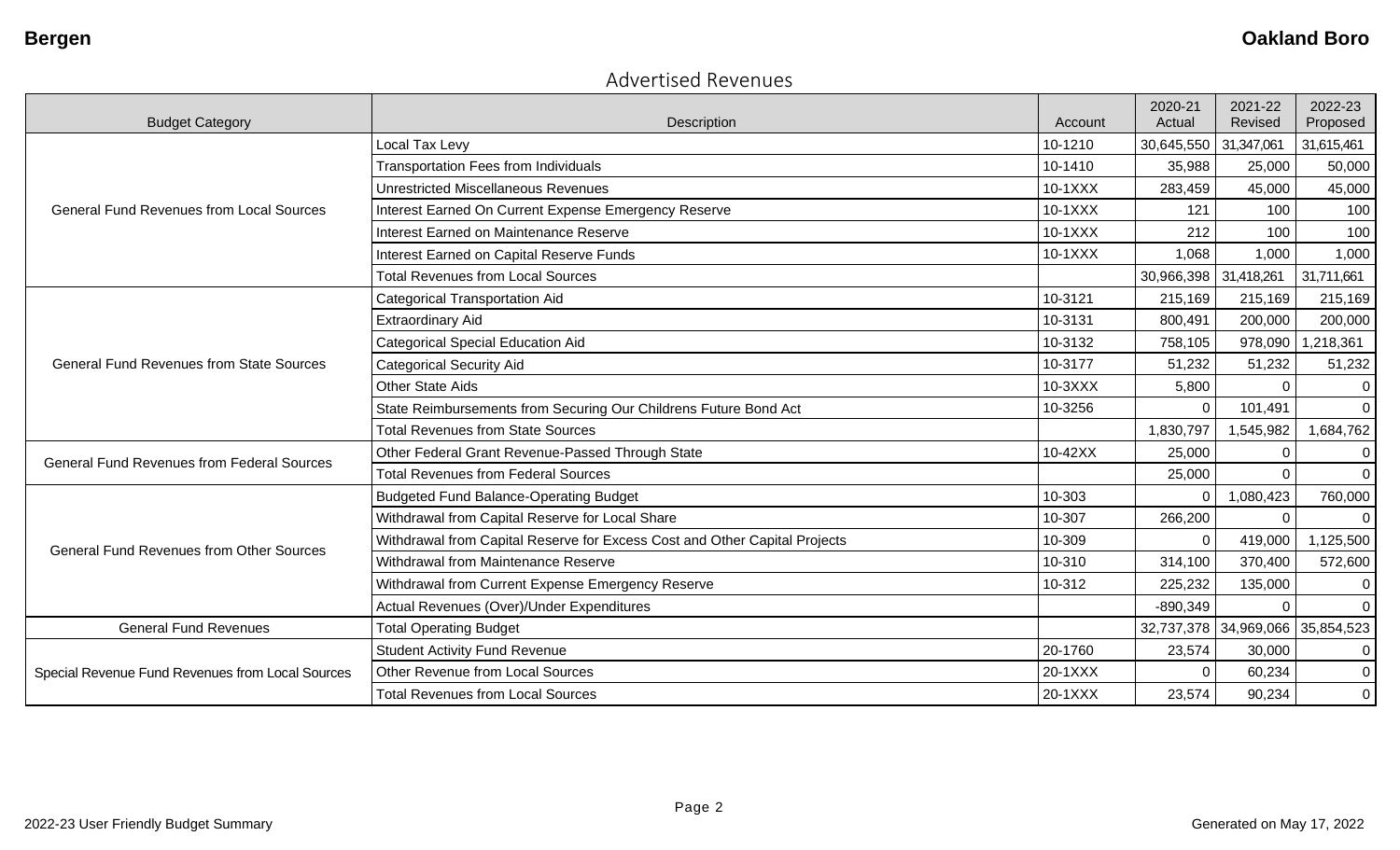### Advertised Revenues

|                                                       |                                                                                                                           |                    | 2020-21<br>Actual | 2021-22<br>Revised | 2022-23             |
|-------------------------------------------------------|---------------------------------------------------------------------------------------------------------------------------|--------------------|-------------------|--------------------|---------------------|
| <b>Budget Category</b>                                | Description<br><b>Other Restricted Entitlements</b>                                                                       | Account<br>20-32XX | 121,929           | 181,604            | Proposed<br>181,604 |
| Special Revenue Fund Revenues from State Sources      | <b>Total Revenues from State Sources</b>                                                                                  |                    |                   | 181,604            |                     |
|                                                       | Title I                                                                                                                   |                    | 121,929           |                    | 181,604             |
|                                                       |                                                                                                                           | 20-4411-4416       | $\Omega$          | 63,239             | 25,875              |
|                                                       | Title II                                                                                                                  | 20-4451-4455       | 19,023            | 39,530             | 16,113              |
|                                                       | Title III                                                                                                                 | 20-4491-4494       | 17,394            | 89,768             | 59,640              |
|                                                       | Title IV                                                                                                                  | 20-4471-4474       | 0                 | 12,289             | 8,500               |
|                                                       | <b>ARP-IDEA Preschool</b>                                                                                                 | 20-4409            | $\mathbf 0$       | 5,510              | 2,000               |
|                                                       | <b>ARP-IDEA Basic</b>                                                                                                     | 20-4419            | $\Omega$          | 64,547             | 50,000              |
|                                                       | <b>IDEA Part B (Handicapped)</b>                                                                                          | 20-4420-4429       | 394,198           | 358,464            | 304,694             |
|                                                       | ARP-ESSER Subgrant-Accelerated Learning Coaching and Educator Support Grant<br>20-4541                                    |                    | $\Omega$          | $\Omega$           | 111,734             |
| Special Revenue Fund Revenues from Federal<br>Sources | ARP-ESSER Subgrant-Evidence-Based Summer Learning and Enrichment Activities Grant<br>20-4542                              |                    | $\Omega$          | $\Omega$           | 40,000              |
|                                                       | ARP-ESSER Subgrant-Evidence-Based Comprehensive Beyond the School Day Activities Grant                                    |                    | $\Omega$          | $\Omega$           | 40,000              |
|                                                       | ARP-ESSER Subgrant-New Jersey Tiered System of Supports (NJTSS) Mental Health Support<br>20-4544<br><b>Staffing Grant</b> |                    | $\Omega$          | $\Omega$           | 45,000              |
|                                                       | <b>ARP-ESSER</b>                                                                                                          | 20-4540            | $\mathbf 0$       | $\mathbf 0$        | 199,993             |
|                                                       | <b>CARES Act Education Stabilization Fund</b>                                                                             | 20-4530            | 37,051            |                    | 0                   |
|                                                       | <b>CARES-Digital Divide Grant</b>                                                                                         | 20-4531            | 40,500            | $\Omega$           | $\mathbf 0$         |
|                                                       | Coronavirus Relief Fund (CRF)                                                                                             | 20-4532            | 44,624            | $\Omega$           | $\mathbf 0$         |
|                                                       | <b>CRRSA Act-ESSER II</b>                                                                                                 | 20-4534            | $\mathbf 0$       | 106,231            | 68,855              |
|                                                       | <b>CRRSA Act-Learning Acceleration Grant</b>                                                                              | 20-4535            | $\Omega$          | 25,000             | 25,000              |
|                                                       | Other                                                                                                                     | 20-4XXX            | 6,166             |                    | $\Omega$            |
|                                                       | <b>CRRSA Act-Mental Health Grant</b>                                                                                      | 20-4536            | $\Omega$          | 45,000             | 43,000              |
|                                                       | <b>Total Revenues from Federal Sources</b>                                                                                |                    | 558,956           | 809,578            | 1,040,404           |
| Special Revenue Fund Revenues                         | <b>Total Grants and Entitlements</b>                                                                                      |                    | 699,956           | 1,051,416          | 1,252,008           |
| Debt Service Fund Revenues from Local Sources         | Local Tax Levy                                                                                                            | 40-1210            | 229,630           | 224,805            | 69,980              |
|                                                       | <b>Total Revenues from Local Sources</b>                                                                                  |                    | 229,630           | 224,805            | 69,980              |
| Debt Service Fund Revenues from State Sources         | Debt Service Aid Type II                                                                                                  | 40-3160            | 118,397           | 115,707            | 36,155              |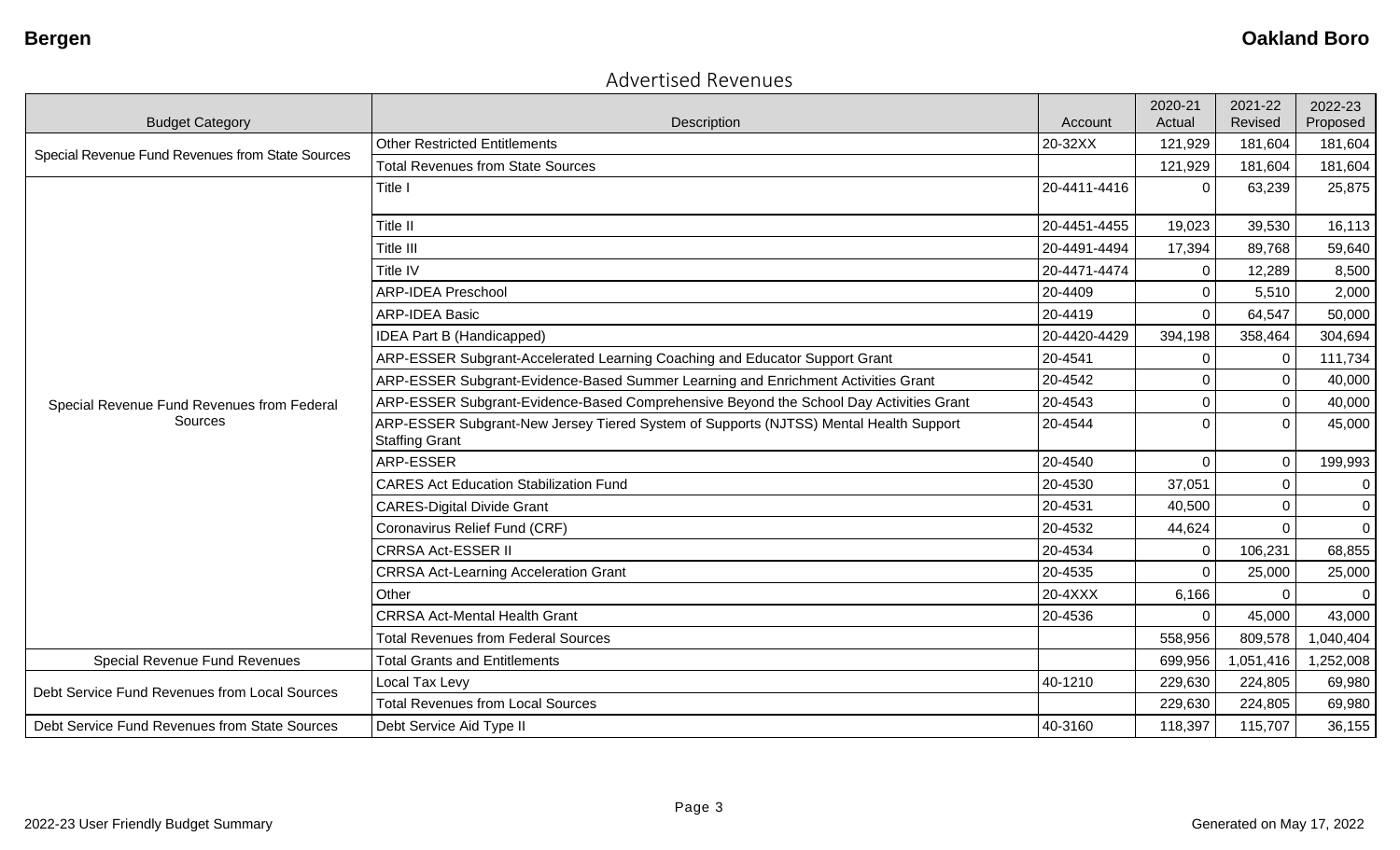### Advertised Revenues

| <b>Budget Category</b>                        | Description                             | Account | 2020-21<br>Actual | 2021-22<br>Revised    | 2022-23<br>Proposed |
|-----------------------------------------------|-----------------------------------------|---------|-------------------|-----------------------|---------------------|
|                                               | Withdrawal from Debt Service Reserve    | 40-313  |                   |                       | 200                 |
| Debt Service Fund Revenues from Other Sources | <b>Total Local Repayment of Debt</b>    |         | 348,027           | 340,512               | 106,335             |
| Debt Service Fund Revenues                    | <b>Total Repayment of Debt</b>          |         | 348,027           | 340,512               | 106,335             |
| All Fund Revenues                             | <b>Total Revenues/Sources</b>           |         | 33,785,361        | 36,360,994 37,212,866 |                     |
| Revenues Net of Transfers                     | Total Revenues/Sources Net of Transfers |         | 33,785,361        | 36,360,994 37,212,866 |                     |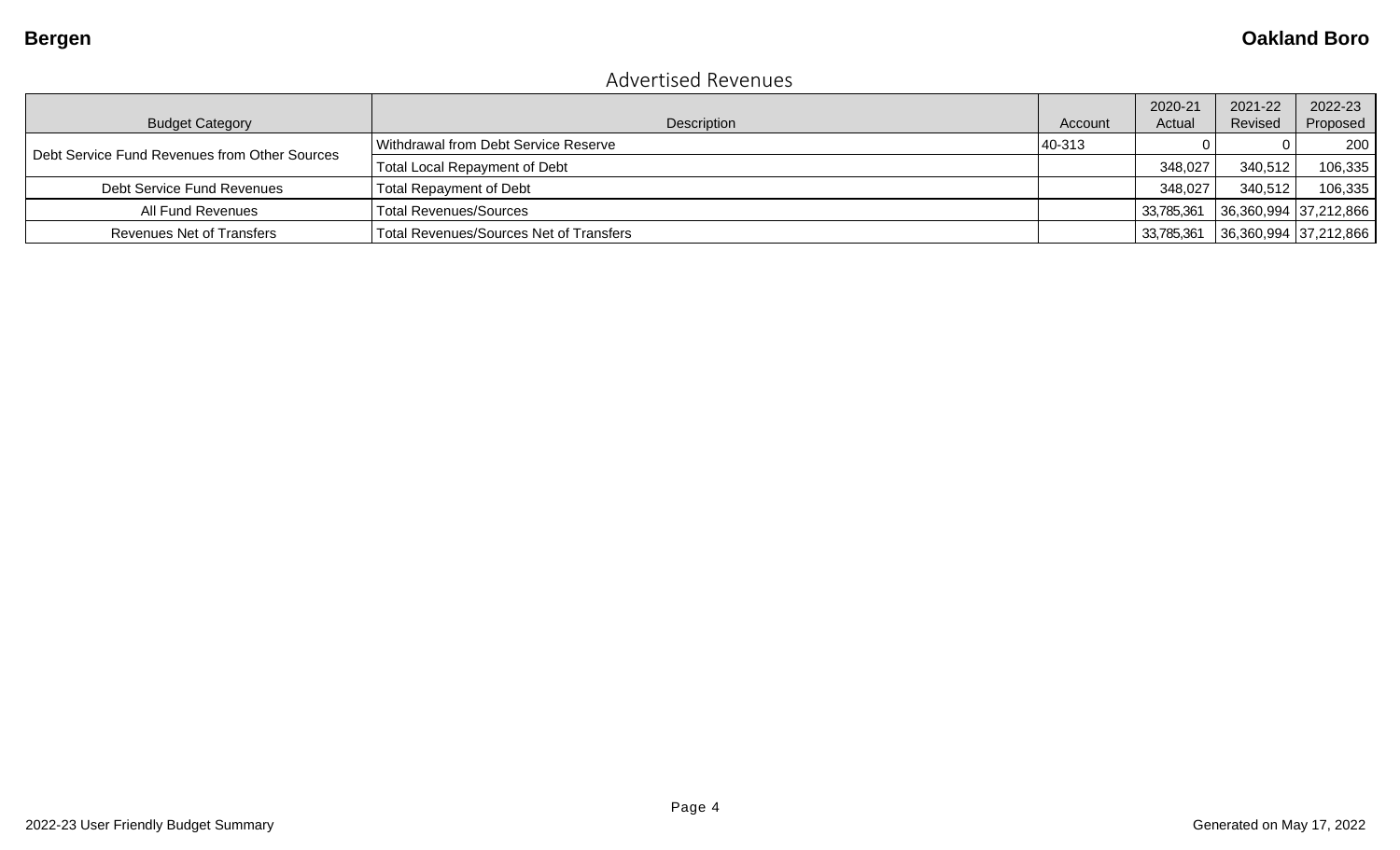# Advertised Appropriations

| <b>Budget Category</b>                                    | Description                                                                               | Account        | 2020-21<br>Actual | 2021-22<br>Revised               | 2022-23<br>Proposed |
|-----------------------------------------------------------|-------------------------------------------------------------------------------------------|----------------|-------------------|----------------------------------|---------------------|
|                                                           | Regular Programs-Instruction                                                              | 11-1XX-100-XXX | 9,694,952         | 10,263,654                       | 10,675,009          |
|                                                           | Special Education-Instruction                                                             | 11-2XX-100-XXX | 2,237,986         | 2,774,128                        | 2,661,136           |
|                                                           | <b>Basic Skills/Remedial-Instruction</b>                                                  | 11-230-100-XXX | 585,235           | 610,391                          | 618,114             |
| General Fund Current Expenses for Instruction             | <b>Bilingual Education-Instruction</b>                                                    | 11-240-100-XXX | 175,866           | 182,718                          | 183,691             |
|                                                           | 11-401-100-XXX<br>School-Sponsored Cocurricular or Extracurricular Activities-Instruction |                | 12,798            | 144,820                          | 151,120             |
|                                                           | School-Sponsored Athletics-Instruction                                                    | 11-402-100-XXX | 7,407             | 42,780                           | 44,741              |
|                                                           | Undistributed Expenditures-Instruction (Tuition)                                          | 11-000-100-XXX | 2,040,198         | 2,171,541                        | 2,153,104           |
|                                                           | Undistributed Expenditures-Attendance and Social Work                                     | 11-000-211-XXX | 77,633            | 87,417                           | 89,605              |
|                                                           | <b>Undistributed Expenditures-Health Services</b>                                         | 11-000-213-XXX | 462,096           | 478,592                          | 411,731             |
|                                                           | Undistributed Expenditures-Speech, OT, PT and Related Services                            | 11-000-216-XXX | 517,892           | 652,836                          | 661,850             |
|                                                           | Undistributed Expenditures-Other Support Services, Students-Extraordinary Services        | 11-000-217-XXX | 747,151           | 910,855                          | 1,073,425           |
|                                                           | Undistributed Expenditures-Guidance                                                       | 11-000-218-XXX | 444,819           | 469,495                          | 513,069             |
|                                                           | Undistributed Expenditures-Child Study Teams                                              | 11-000-219-XXX | 708,457           | 845,698                          | 911,784             |
|                                                           | Undistributed Expenditures-Improvement of Instruction Services                            | 11-000-221-XXX | 449,673           | 508,115                          | 552,810             |
| <b>General Fund Current Expenses for Support Services</b> | Undistributed Expenditures-Education Media Services/Library                               | 11-000-222-XXX | 609,739           | 774,748                          | 825,093             |
|                                                           | Undistributed Expenditures-Instructional Staff Training Services                          | 11-000-223-XXX | 3,129             | 10,353                           | 28,443              |
|                                                           | Undistributed Expenditures-Support Services-General Administration                        | 11-000-230-XXX | 608,468           | 644,409                          | 582,951             |
|                                                           | Undistributed Expenditures-Support Services-School Administration                         | 11-000-240-XXX | 1,484,209         | 1,516,367                        | 1,459,505           |
|                                                           | <b>Undistributed Expenditures-Central Services</b>                                        | 11-000-251-XXX | 426,508           | 449,057                          | 437,557             |
|                                                           | Undistributed Expenditures-Administrative InformationTechnology                           | 11-000-252-XXX | 12,426            | 10,000                           | 8,760               |
|                                                           | Undistributed Expenditures-Operation and Maintenance of Plant Services                    | 11-000-26X-XXX | 2,180,582         | 2,478,286                        | 2,901,668           |
|                                                           | Undistributed Expenditures-Student Transportation Services                                | 11-000-270-XXX | 943,933           | 1,307,425                        | 1,432,659           |
|                                                           | Personal Services-Employee Benefits                                                       | 11-XXX-XXX-2XX | 5,785,911         | 6,447,772                        | 6,307,903           |
|                                                           | <b>Total Undistributed Expenditures</b>                                                   |                |                   | 17,502,824 19,762,966 20,351,917 |                     |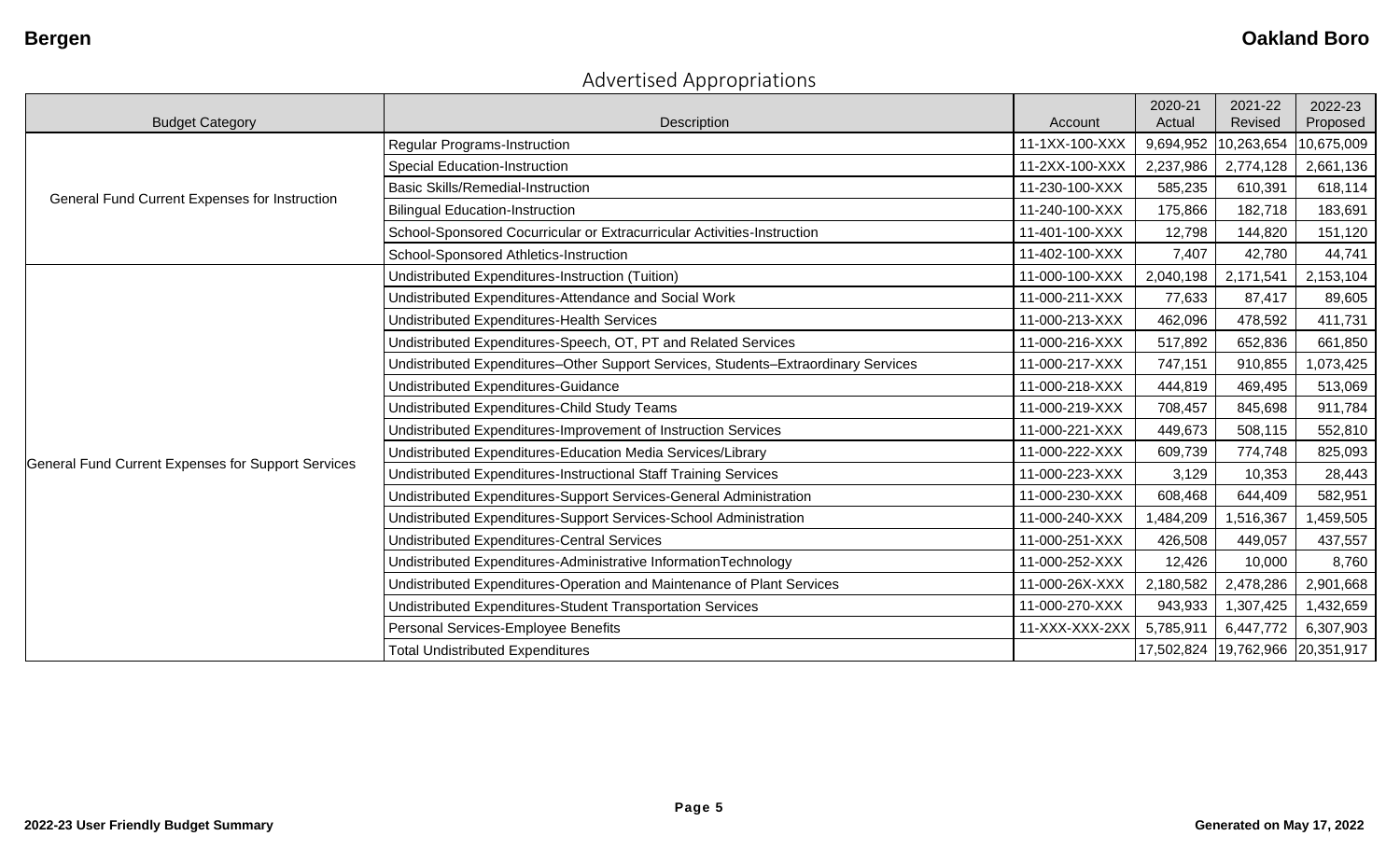# Advertised Appropriations

| <b>Budget Category</b>                                       | Description                                             | Account        | 2020-21<br>Actual | 2021-22<br>Revised    | 2022-23<br>Proposed |
|--------------------------------------------------------------|---------------------------------------------------------|----------------|-------------------|-----------------------|---------------------|
|                                                              | <b>Interest Earned on Maintenance Reserve</b>           | 10-606         | 212               | 100                   | 100                 |
| General Fund Current Expenses for Increased<br>Reserves      | Increase In Maintenance Reserve                         | 10-606         | 1,039,555         | $\mathbf 0$           | $\mathbf 0$         |
|                                                              | Increase In Current Expense Emergency Reserve           | 10-607         | 242,000           |                       | $\mathbf 0$         |
|                                                              | Interest Earned on Current Expense Emergency Res        | 10-607         | 121               | 100                   | 100                 |
| <b>General Fund Current Expenses</b>                         | <b>Total General Current Expense</b>                    |                |                   | 31,498,956 33,781,657 | 34,685,928          |
|                                                              | Equipment                                               | 12-XXX-XXX-730 | 284,394           | 745,107               | 38,993              |
|                                                              | <b>Facilities Acquisition and Construction Services</b> | 12-000-400-XXX | 267,318           | 441,302               | 1,128,602           |
| <b>Capital Outlay</b>                                        | Increase In Capital Reserve                             | 10-604         | 685,642           |                       | $\mathbf 0$         |
|                                                              | Interest Deposit to Capital Reserve                     | 10-604         | 1,068             | 1,000                 | 1,000               |
|                                                              | <b>Total Capital Outlay</b>                             |                | 1,238,422         | 1,187,409             | 1,168,595           |
| <b>General Fund Expenses and Transfers</b>                   | <b>General Fund Grand Total</b>                         |                |                   | 32,737,378 34,969,066 | 35,854,523          |
| Special Revenue Fund Expenses for Grants and<br>Entitlements | <b>Local Projects</b>                                   | 20-XXX-XXX-XXX | $\Omega$          | 60,234                | $\overline{0}$      |
|                                                              | Nonpublic Textbooks                                     | 20-XXX-XXX-XXX | 6,703             | 10,143                | 10,143              |
|                                                              | Nonpublic Auxiliary Services                            | 20-XXX-XXX-XXX | 20,082            | 30,564                | 30,564              |
| Special Revenue Fund Expenses for Other State                | Nonpublic Handicapped Services                          | 20-XXX-XXX-XXX | 46,521            | 59,102                | 59,102              |
| Projects                                                     | <b>Nonpublic Nursing Services</b>                       | 20-XXX-XXX-XXX | 19,074            | 23,072                | 23,072              |
|                                                              | Nonpublic Technology Initiative                         | 20-XXX-XXX-XXX | $\mathbf 0$       | 7,098                 | 7,098               |
|                                                              | Nonpublic Security Aid                                  | 20-XXX-XXX-XXX | 29,549            | 51,625                | 51,625              |
| Special Revenue Fund Expenses for State Projects             | <b>Total State Projects</b>                             | 20-XXX-XXX-XXX | 121,929           | 181,604               | 181,604             |
|                                                              | Title I                                                 | 20-XXX-XXX-XXX | $\mathbf 0$       | 63,239                | 25,875              |
|                                                              | Title II                                                | 20-XXX-XXX-XXX | 19,023            | 39,530                | 16,113              |
|                                                              | Title III                                               | 20-XXX-XXX-XXX | 17,394            | 89,768                | 59,640              |
|                                                              | <b>Title IV</b>                                         | 20-XXX-XXX-XXX | $\Omega$          | 12,289                | 8,500               |
| Special Revenue Fund Expenses for Federal Projects           | <b>IDEA Part B (Handicapped)</b>                        | 20-XXX-XXX-XXX | 394,198           | 358,464               | 304,694             |
|                                                              | <b>ARP-IDEA Basic Grant Program</b>                     | 20-223-xxx-xxx | $\Omega$          | 64,547                | 50,000              |
|                                                              | ARP-IDEA Preschool Grant Program                        | 20-224-xxx-xxx | $\Omega$          | 5,510                 | 2,000               |
|                                                              | <b>CARES Act Education Stabilization Fund</b>           | 20-477-XXX-XXX | 37,051            | $\mathbf 0$           | $\overline{0}$      |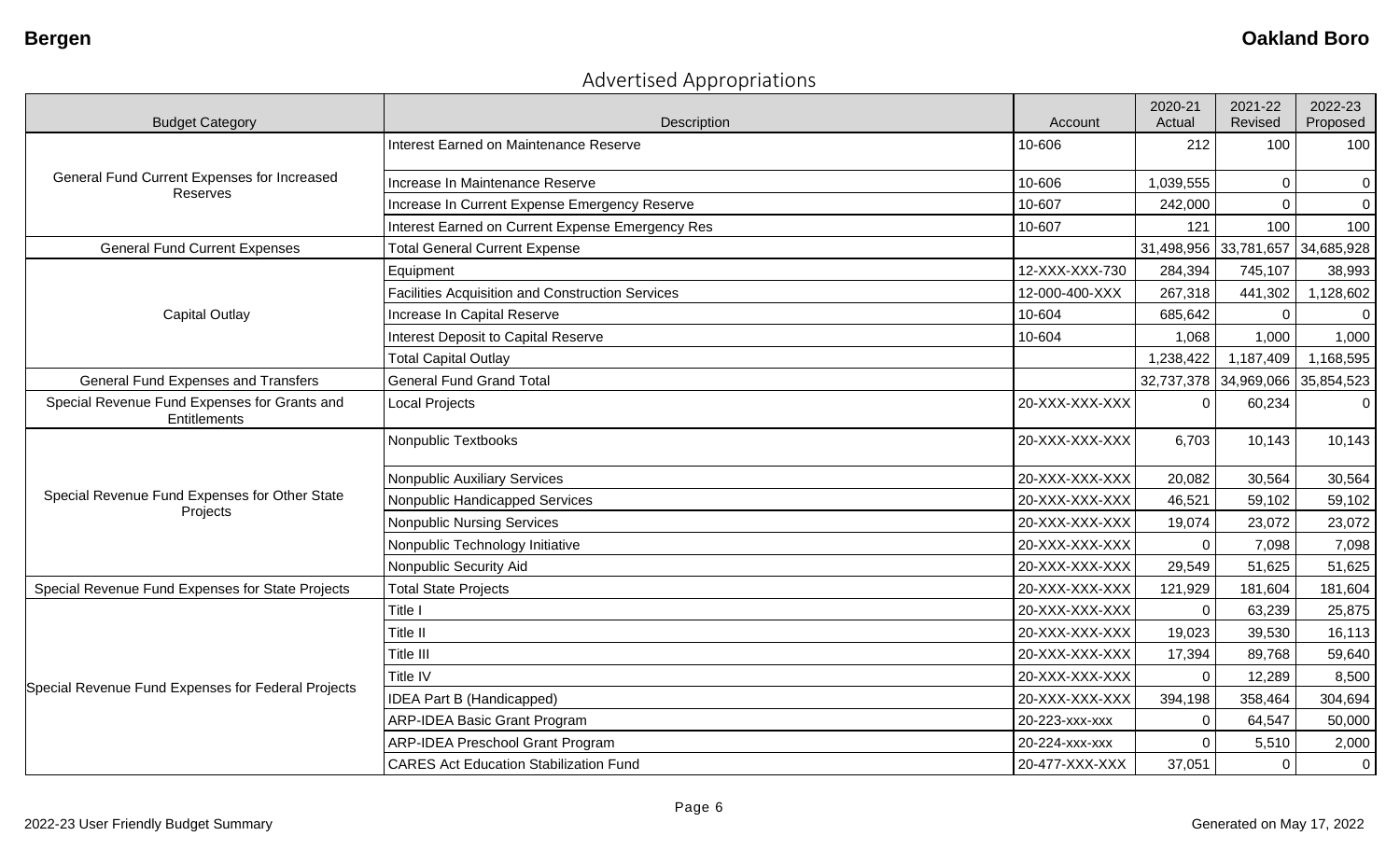| <b>Budget Category</b>                             | Description                                                                                                    | Account        | 2020-21<br>Actual | 2021-22<br>Revised    | 2022-23<br>Proposed |
|----------------------------------------------------|----------------------------------------------------------------------------------------------------------------|----------------|-------------------|-----------------------|---------------------|
|                                                    | Bridging the Digital Divide Program                                                                            | 20-478-XXX-XXX | 40,500            |                       | 0                   |
|                                                    | Coronavirus Relief Fund (CRF) Grant Program                                                                    | 20-479-XXX-XXX | 44,624            |                       | 0                   |
|                                                    | Nonpublic Technology Funds Under CRF                                                                           | 20-482-xxx-xxx | 6,166             |                       | 0                   |
|                                                    | CRRSA Act-ESSER II Grant Program                                                                               | 20-483-xxx-xxx |                   | 106,231               | 68,855              |
|                                                    | <b>CRRSA Act-Learning Acceleration Grant Program</b>                                                           | 20-484-xxx-xxx |                   | 25,000                | 25,000              |
|                                                    | <b>CRRSA Act-Mental Health Grant Program</b>                                                                   | 20-485-xxx-xxx |                   | 45,000                | 43,000              |
| Special Revenue Fund Expenses for Federal Projects | <b>ARP-ESSER Grant Program</b>                                                                                 | 20-487-xxx-xxx |                   |                       | 199,993             |
|                                                    | ARP-ESSER Subgrant Accelerated Learning Coaching and Educator Support Grant                                    | 20-488-xxx-xxx |                   |                       | 111,734             |
|                                                    | ARP-ESSER Subgrant Evidence-Based Summer Learning and Enrichment Activities Grant                              | 20-489-xxx-xxx |                   |                       | 40,000              |
|                                                    | ARP-ESSER Subgrant Evidence-Based Comprehensive Beyond the School Day Activities Grant                         | 20-490-xxx-xxx |                   |                       | 40,000              |
|                                                    | ARP-ESSER Subgrant New Jersey Tiered System of Supports (NJTSS) Mental Health<br><b>Support Staffing Grant</b> | 20-491-xxx-xxx |                   |                       | 45,000              |
|                                                    | <b>Total Federal Projects</b>                                                                                  | 20-XXX-XXX-XXX | 558,956           | 809,578               | 1,040,404           |
| Special Revenue Fund Expenses                      | <b>Total Special Revenue Funds</b>                                                                             |                | 699,956           | 1,051,416             | 1,252,008           |
|                                                    | <b>Total Regular Debt Service</b>                                                                              | 40-701-510-XXX | 348,027           | 340,512               | 106,335             |
| Debt Service Fund Expenses                         | <b>Total Debt Service Funds</b>                                                                                |                | 348,027           | 340,512               | 106,335             |
| All Fund Expenses                                  | <b>Total Expenditures/Appropriations</b>                                                                       |                | 33,785,361        | 36,360,994 37,212,866 |                     |
| <b>Expenses Net of Transfers</b>                   | <b>Total Expenditures Net of Transfers</b>                                                                     |                | 33,785,361        | 36,360,994 37,212,866 |                     |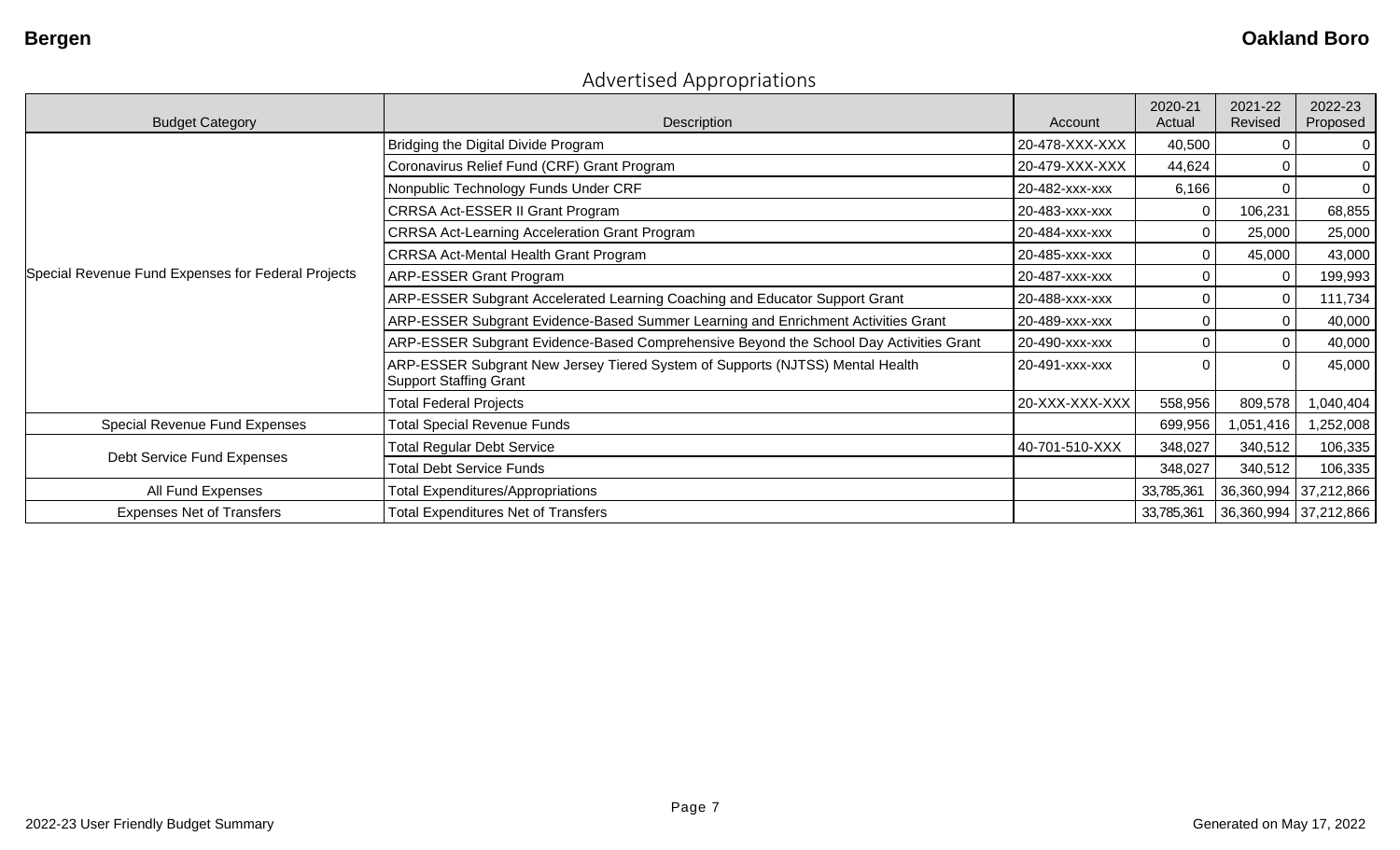| Advertised Recapitulation of Balances |
|---------------------------------------|
|---------------------------------------|

| <b>Fund Balance Category</b>                   | <b>Budget Category</b>                                           | Audited<br><b>Balance</b><br>06/30/2020 | Audited<br><b>Balance</b><br>06/30/2021 | Estimated<br><b>Balance</b><br>06/30/2022 | Estimated<br><b>Balance</b><br>06/30/2023 |
|------------------------------------------------|------------------------------------------------------------------|-----------------------------------------|-----------------------------------------|-------------------------------------------|-------------------------------------------|
|                                                | <b>General Operating Budget</b>                                  | 923,745                                 | 1,837,042                               | 1,391,619                                 | 1,391,619                                 |
| Unrestricted                                   | Repayment of Debt                                                |                                         |                                         |                                           | 0                                         |
|                                                | <b>Capital Reserve</b>                                           | 1,965,145                               | 2,385,655                               | 1,967,655                                 | 843,155                                   |
|                                                | <b>Adult Education Programs</b>                                  |                                         |                                         |                                           | $\overline{0}$                            |
|                                                | Maintenance Reserve                                              | 651,735                                 | ,377,402                                | 987,102                                   | 414,602                                   |
|                                                | Legal Reserve                                                    | 1,520,100                               | ,520,000                                | 760,000                                   | 0                                         |
| <b>Restricted for General Operating Budget</b> | <b>Unemployment Fund</b>                                         | 280,904                                 | 321,819                                 | 321,819                                   | 321,819                                   |
|                                                | <b>Tuition Reserve</b>                                           |                                         |                                         | O                                         | $\overline{0}$                            |
|                                                | Current Expense Emergency Reserve                                | 417,389                                 | 434,278                                 | 299,378                                   | 299,478                                   |
|                                                | Impact Aid Reserve for General Expenses (Sections 8002 and 8003) |                                         |                                         | 0                                         | $\overline{0}$                            |
|                                                | Impact Aid Reserve for Capital Expenses (Sections 8007 and 8008) |                                         |                                         | 0                                         | $\overline{0}$                            |
| Restricted for Special Revenue Fund            | <b>Student Activity Fund</b>                                     | 34,423                                  | 38,926                                  | 38,926                                    | 8,926                                     |
|                                                | Scholarship Fund                                                 |                                         |                                         | 0                                         | $\overline{0}$                            |
| Restricted for Repayment of Debt               | Restricted for Repayment of Debt                                 | 0                                       | 0                                       | 200                                       | $\overline{0}$                            |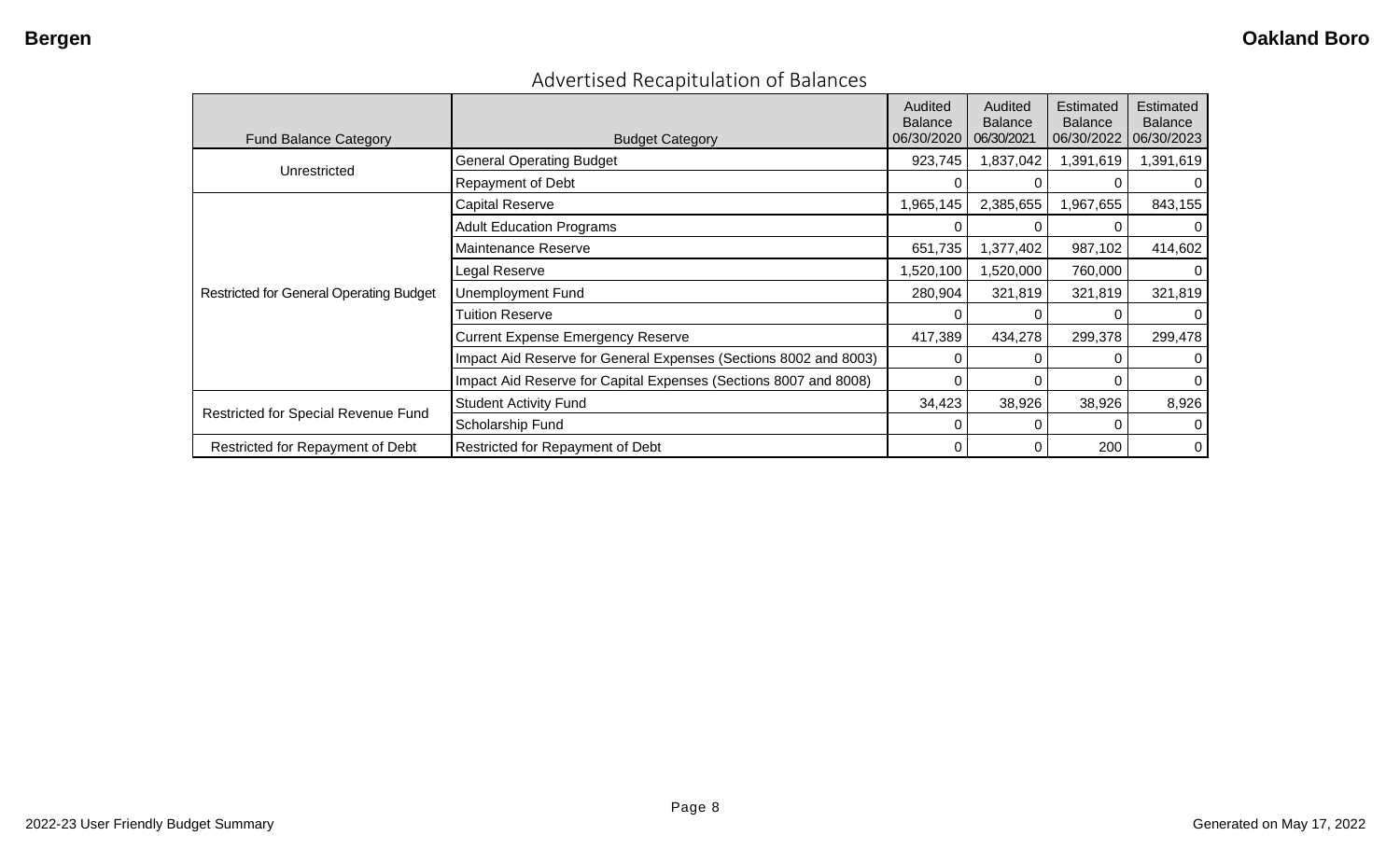| Per Pupil Cost Calculations                       | 2019-20<br><b>Actual Costs</b> | 2020-21<br><b>Actual Costs</b> | 2021-22<br><b>Original Budget</b> | 2021-22<br><b>Revised Budget</b> | 2022-23<br><b>Proposed Budget</b> |
|---------------------------------------------------|--------------------------------|--------------------------------|-----------------------------------|----------------------------------|-----------------------------------|
| <b>Total Budgetary Comparative Per Pupil Cost</b> | \$20,562                       | \$21,160                       | \$23,041                          | \$24,107                         | \$24,354                          |
| <b>Total Classroom Instruction</b>                | \$12,509                       | \$12,793                       | \$13,792                          | \$14,372                         | \$14,303                          |
| <b>Classroom-Salaries and Benefits</b>            | \$11,979                       | \$12,335                       | \$13,246                          | \$13,806                         | \$13,708                          |
| <b>Classroom-General Supplies and Textbooks</b>   | \$477                          | \$399                          | \$455                             | \$471                            | \$499                             |
| <b>Classroom-Purchased Services</b>               | \$53                           | \$59                           | \$91                              | \$95                             | \$96                              |
| <b>Total Support Services</b>                     | \$3,676                        | \$3,824                        | \$4,329                           | \$4,514                          | \$4,724                           |
| <b>Support Services-Salaries and Benefits</b>     | \$2,912                        | \$2,947                        | \$2,930                           | \$3,052                          | \$3,204                           |
| <b>Total Administrative Costs</b>                 | \$2,320                        | \$2,491                        | \$2,418                           | \$2,657                          | \$2,474                           |
| <b>Administration Salaries and Benefits</b>       | \$2,104                        | \$2,206                        | \$2,158                           | \$2,346                          | \$2,227                           |
| Total Operations and Maintenance of Plant         | \$1,966                        | \$1,995                        | \$2,259                           | \$2,306                          | \$2,590                           |
| Operations and Maintenance-Salaries and Benefits  | \$1,312                        | \$1,265                        | \$1,405                           | \$1,370                          | \$1,347                           |
| <b>Board Contribution to Food Services</b>        | \$12                           | \$0                            | \$0                               | \$0                              | \$0                               |
| <b>Total Extracurricular Costs</b>                | \$37                           | \$20                           | \$190                             | \$191                            | \$195                             |
| <b>Total Equipment Costs</b>                      | \$21                           | \$221                          | \$259                             | \$593                            | \$31                              |
| Legal Costs                                       | \$23                           | \$28                           | \$38                              | \$39                             | \$34                              |
| Employee Benefits as a percentage of salaries*    | 33.47%                         | 31.15%                         | 32.32%                            | 32.28%                           | 30.84%                            |

#### Advertised Per Pupil Cost Calculations

\*Does not include pension and social security paid by the State on-behalf of the district.

\*\*Federal and State funds in the blended resource school-based budgets.

The information presented in columns 1 through 3 as well as the related descriptions of the per pupil cost calculations are contained in the Taxpayers' Guide to Education Spending and can be found on the Department of Education's Internet website: [http://www.state.nj.us/education/guide/.](http://www.state.nj.us/education/guide/) This publication is also available in the board office and public libraries. The same calculations were performed using the 2021-22 revised appropriations and the 2022-23 budgeted appropriations presented in this advertised budget. Total Budgetary Comparative Per Pupil Cost is defined as current expense exclusive of tuition expenditures, transportation, residential costs, and judgments against the school district. For all years it also includes the restricted entitlement aids. With the exception of Total Equipment Cost, each of the other per pupil cost calculations presented is a component of the total comparative per pupil cost, although all components are not shown.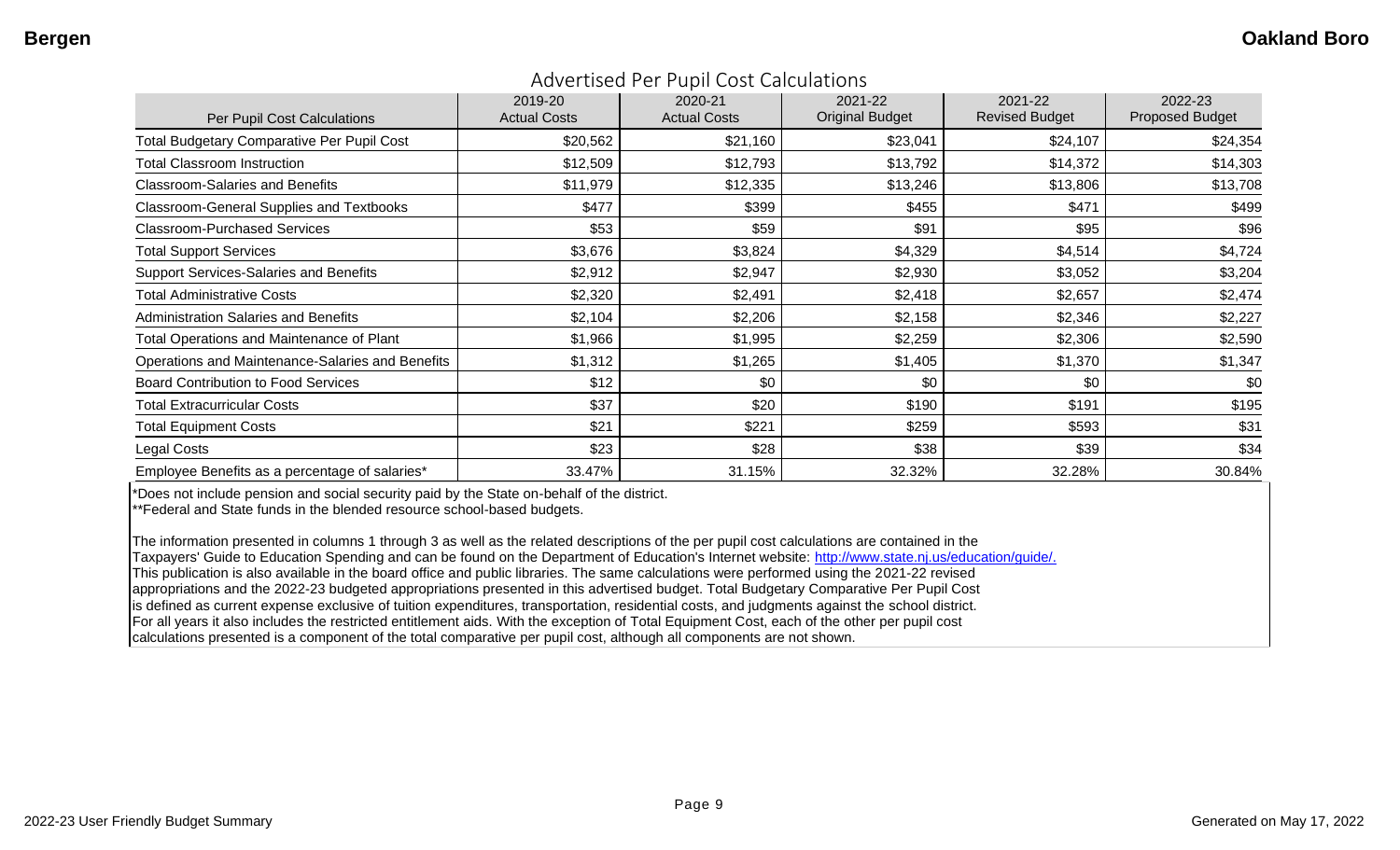### Shared Services

| <b>Shared Service Category Type</b>            | <b>Shared Service Category Description</b>                                                                       | Amount<br>Saved<br>(Optional) |
|------------------------------------------------|------------------------------------------------------------------------------------------------------------------|-------------------------------|
| <b>Insurance Coverages and Benefits</b>        | Participate in NESBIG insurance consortium                                                                       | 0                             |
| Municipal/Public Works                         | Shared Service with Oakland DPW for plowing of all school parking lots                                           | 0                             |
|                                                | Municipality contracts on our behalf for trash/recycling removal                                                 | $\Omega$                      |
| <b>Others</b>                                  | Shared Services of Security Specialist with other members of FLOW districts                                      | $\Omega$                      |
|                                                | ESCNJ and Hunterdon Regional Consortium for purchasing of equipment, supplies and services                       | 0                             |
| Purchasing                                     | NJ State Contract and Ed Data for purchasing of equipment, supplies and services                                 | 0                             |
|                                                | Borough of Oakland supplies first \$15,000 of fuel for district vehicles                                         | $\Omega$                      |
| <b>Transportation Services, including Fuel</b> | Applicable routes contracted through Region 1 Transportation Services Group (with other public school districts) | $\mathbf{0}$                  |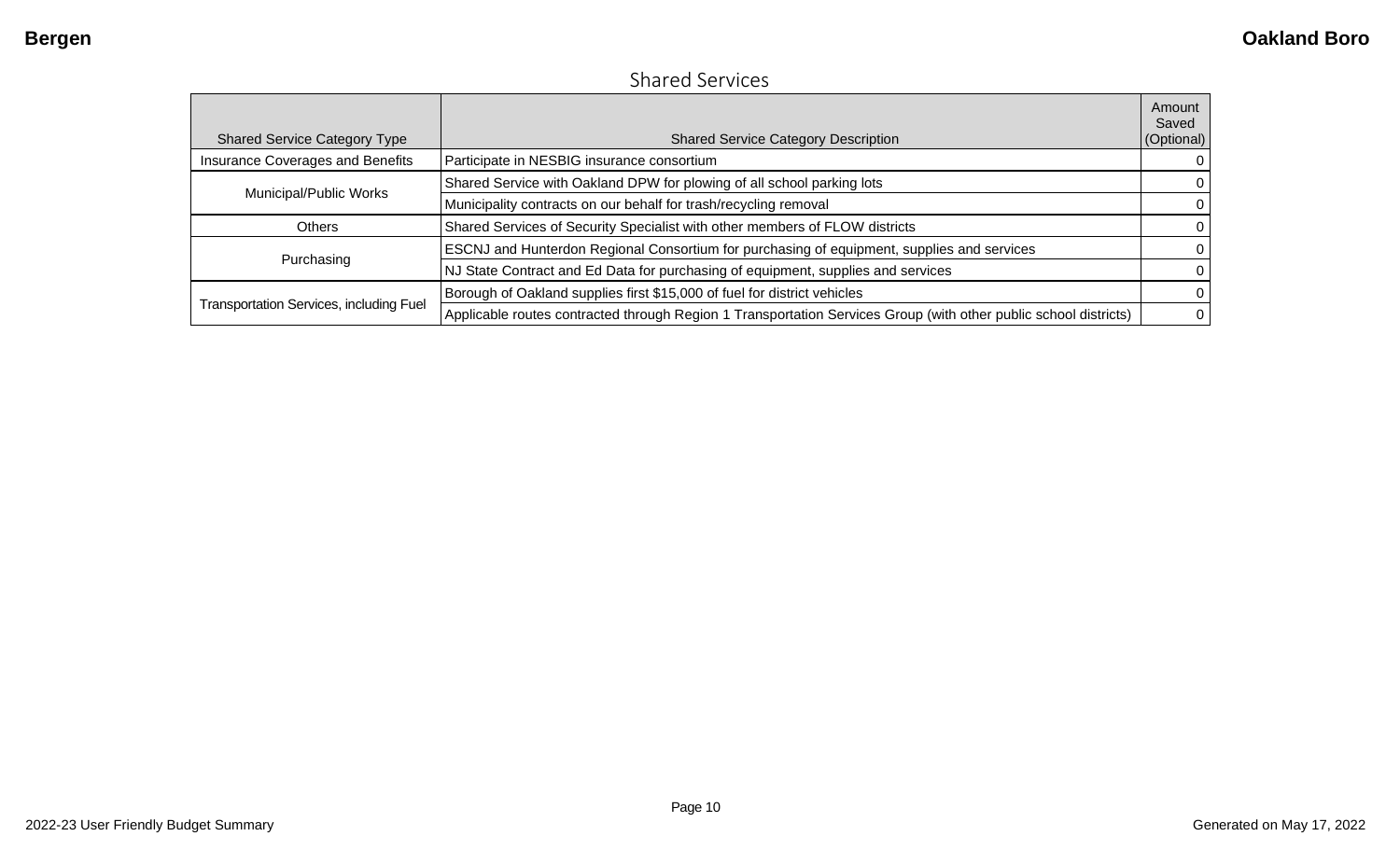| Municipality | Category                                                                                                           | Amount        |
|--------------|--------------------------------------------------------------------------------------------------------------------|---------------|
|              | (A) General Fund School Levy                                                                                       | 31,481,261    |
|              | (D) Total School Levy                                                                                              | 31,706,066    |
| Oakland      | (B) Estimated Net Taxable Valuation (as of 03/15/22)                                                               | 2,917,123,943 |
|              | (H) Estimated Equalized Valuation (as of 10/01/21)                                                                 | 2,762,157,381 |
|              | (C) Estimated 2022-23 General Fund School Tax Rate, Without Repayment of Debt or Adjustments=100x(A)/(B)           | 1.0792        |
|              | (F) Estimated 2022-23 Total School Tax Rate, With Repayment of Debt and Adjustments=100x(D)/(B)                    | 1.0869        |
|              | (I) Estimated 2022-23 Equalized General Fund School Tax Rate, Without Repayment of Debt or Adjustments=100x(A)/(H) | 1.1397        |
|              | (L) Estimated 2022-23 Equalized Total School Tax Rate, With Repayment of Debt and Adjustments=100x(D)/(H)          | 1.1479        |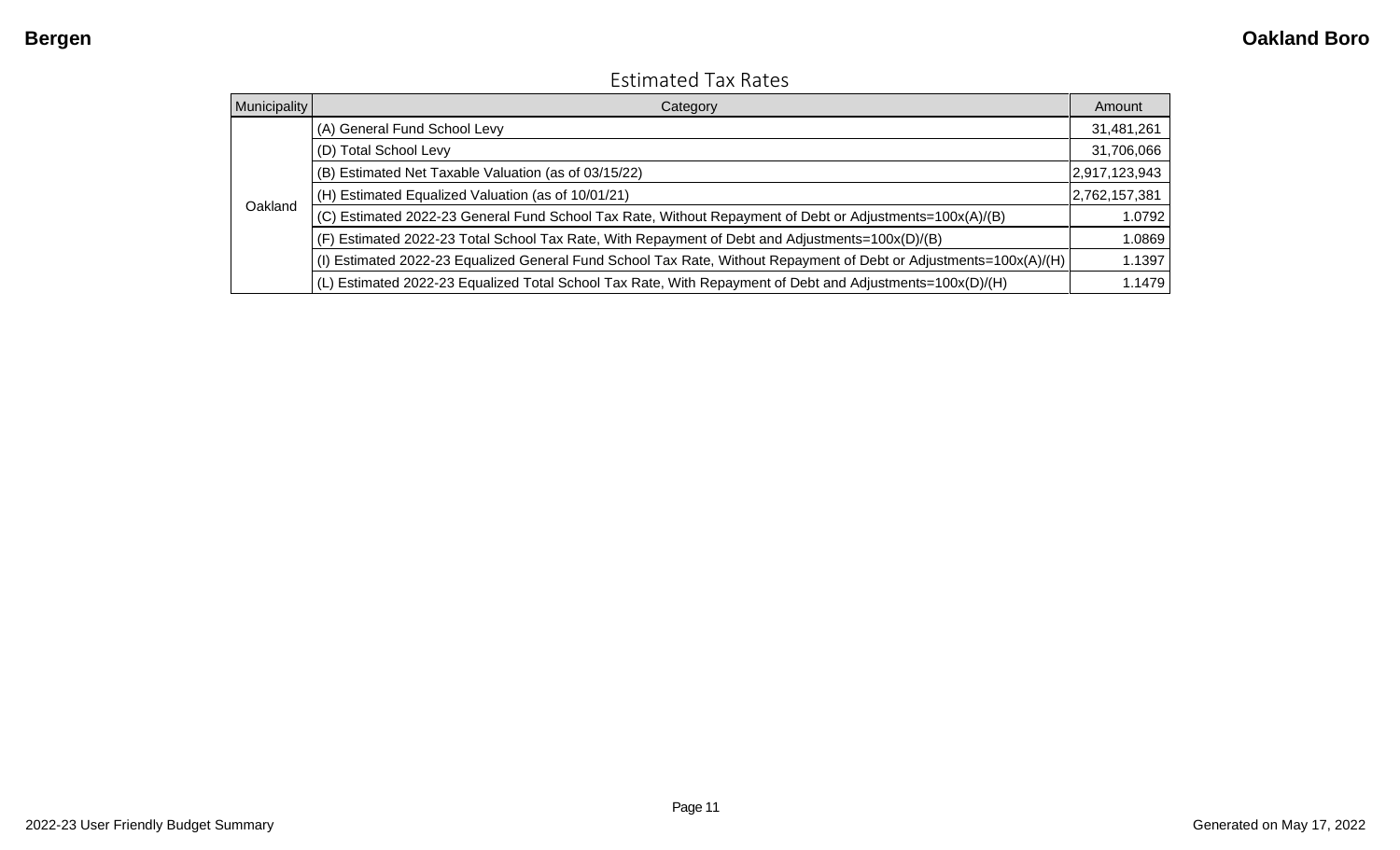| <b>Employee Contract List for District</b> |  |  |  |
|--------------------------------------------|--|--|--|
|--------------------------------------------|--|--|--|

| Name                 | Category                                                                                  | Measure                       |
|----------------------|-------------------------------------------------------------------------------------------|-------------------------------|
|                      | Job Title                                                                                 | <b>Business Administrator</b> |
|                      | Job Title II                                                                              | None Reported                 |
|                      | <b>Base Annual Salary Amount</b>                                                          | \$155,562                     |
|                      | Full-Time Equivalent (FTE)                                                                | 1.0                           |
|                      | Shared with Another District?                                                             | N                             |
|                      | <b>Shared County</b>                                                                      | None Reported                 |
|                      | <b>Shared District</b>                                                                    | None Reported                 |
|                      | <b>Job Title Other District</b>                                                           | None Reported                 |
|                      | Member of Collective Bargaining Unit (CBU)?                                               | N                             |
|                      | <b>Beginning Date of Contract</b>                                                         | 07/01/21                      |
|                      | <b>End Date of Contract</b>                                                               | 06/30/22                      |
|                      | Contracted Number of Annual Work Days                                                     | 260                           |
|                      | <b>Contracted Number of Annual Vacation Days</b>                                          | 20                            |
|                      | <b>Contracted Number of Annual Sick Days</b>                                              | 12                            |
| <b>Annette Wells</b> | Contracted Number of Annual Personal Days                                                 | $\mathbf{3}$                  |
|                      | <b>Contracted Number of Annual Consulting Days</b>                                        | $\boldsymbol{0}$              |
|                      | Number of Other Contracted Non-Working Days                                               | 17                            |
|                      | Description of Other Contracted Non-Working Days                                          | Holidays and recess           |
|                      | <b>Total Allowances Amount</b>                                                            | \$4,970                       |
|                      | <b>Total Bonuses Amount</b>                                                               | \$0                           |
|                      | <b>Total Stipends Amount</b>                                                              | \$0                           |
|                      | District Contributions Above Teacher Contract for Insurance (Health, Dental, Life, Other) | \$1,474                       |
|                      | District Contributions Above Teacher Contract for Retirement Plans                        | \$0                           |
|                      | <b>Total Contractual Post-Employment Benefit Amount</b>                                   | \$26,966                      |
|                      | Contractual Post-Employment Benefit Description of Payout of Sick days                    | Maximum allowable             |
|                      | Contractual Post-Employment Benefit Description of Payout of Vacation days                | Maximum allowable             |
|                      | Contractual Post-Employment Benefit Description of Payout of Personal days                | <b>NA</b>                     |
|                      | Contractual Post-Employment Benefit Description of Other Benefits 1                       | None Reported                 |
|                      | Contractual Post-Employment Benefit Description of Other Benefits 2                       | None Reported                 |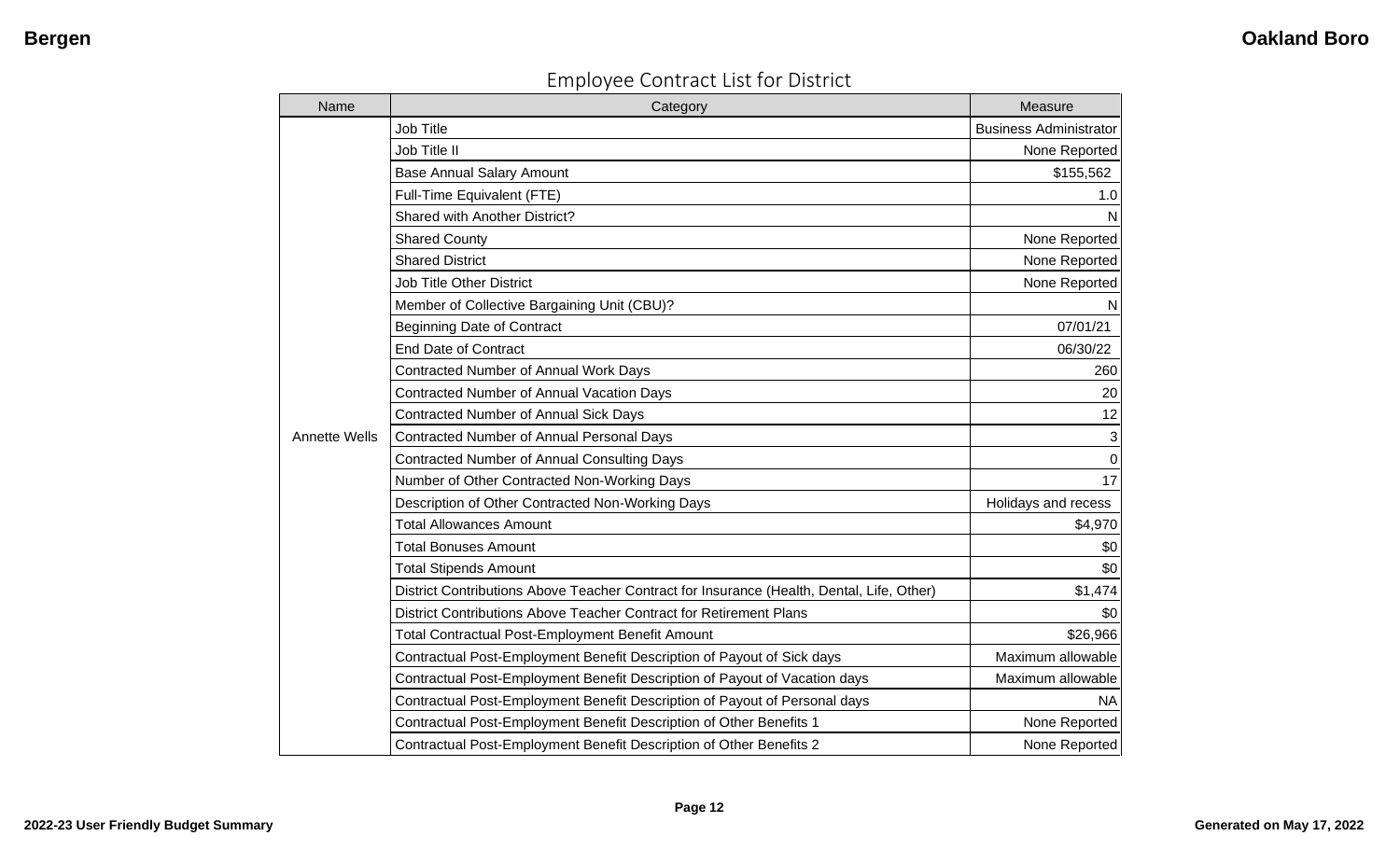| Name                 | Category                                                                                 | Measure             |
|----------------------|------------------------------------------------------------------------------------------|---------------------|
|                      | Contractual Post-Employment Benefit Description of Other Benefits 3                      | None Reported       |
|                      | <b>Total Other/In-Kind Remuneration Amount</b>                                           | \$0                 |
|                      | Description of Other/In-Kind Remuneration Annual Option to Buyback Sick Time in Cash     | None Reported       |
|                      | Description of Other/In-Kind Remuneration Annual Option to Buyback Vacation Time in Cash | None Reported       |
|                      | Description of Other/In-Kind Remuneration Annual Option to Buyback Personal Time in Cash | None Reported       |
| <b>Annette Wells</b> | Description of Other/In-Kind Remuneration Annual Option to Other Remuneration 1          | None Reported       |
|                      | Description of Other/In-Kind Remuneration Annual Option to Other Remuneration 2          | None Reported       |
|                      | Description of Other/In-Kind Remuneration Annual Option to Other Remuneration 3          | None Reported       |
|                      | <b>Additional Comment 1</b>                                                              | None Reported       |
|                      | <b>Additional Comment 2</b>                                                              | None Reported       |
|                      | <b>Additional Comment 3</b>                                                              | None Reported       |
|                      | Job Title                                                                                | Superintendent      |
|                      | Job Title II                                                                             | None Reported       |
|                      | <b>Base Annual Salary Amount</b>                                                         | \$212,245           |
|                      | Full-Time Equivalent (FTE)                                                               | 1.0                 |
|                      | Shared with Another District?                                                            | $\mathsf{N}$        |
|                      | <b>Shared County</b>                                                                     | None Reported       |
|                      | <b>Shared District</b>                                                                   | None Reported       |
|                      | Job Title Other District                                                                 | None Reported       |
|                      | Member of Collective Bargaining Unit (CBU)?                                              | N                   |
| Dr. Gina Coffaro     | <b>Beginning Date of Contract</b>                                                        | 07/01/21            |
|                      | <b>End Date of Contract</b>                                                              | 06/30/26            |
|                      | Contracted Number of Annual Work Days                                                    | 260                 |
|                      | Contracted Number of Annual Vacation Days                                                | 20                  |
|                      | <b>Contracted Number of Annual Sick Days</b>                                             | 12                  |
|                      | Contracted Number of Annual Personal Days                                                | 3                   |
|                      | <b>Contracted Number of Annual Consulting Days</b>                                       | $\overline{0}$      |
|                      | Number of Other Contracted Non-Working Days                                              | 17                  |
|                      | Description of Other Contracted Non-Working Days                                         | Holidays and recess |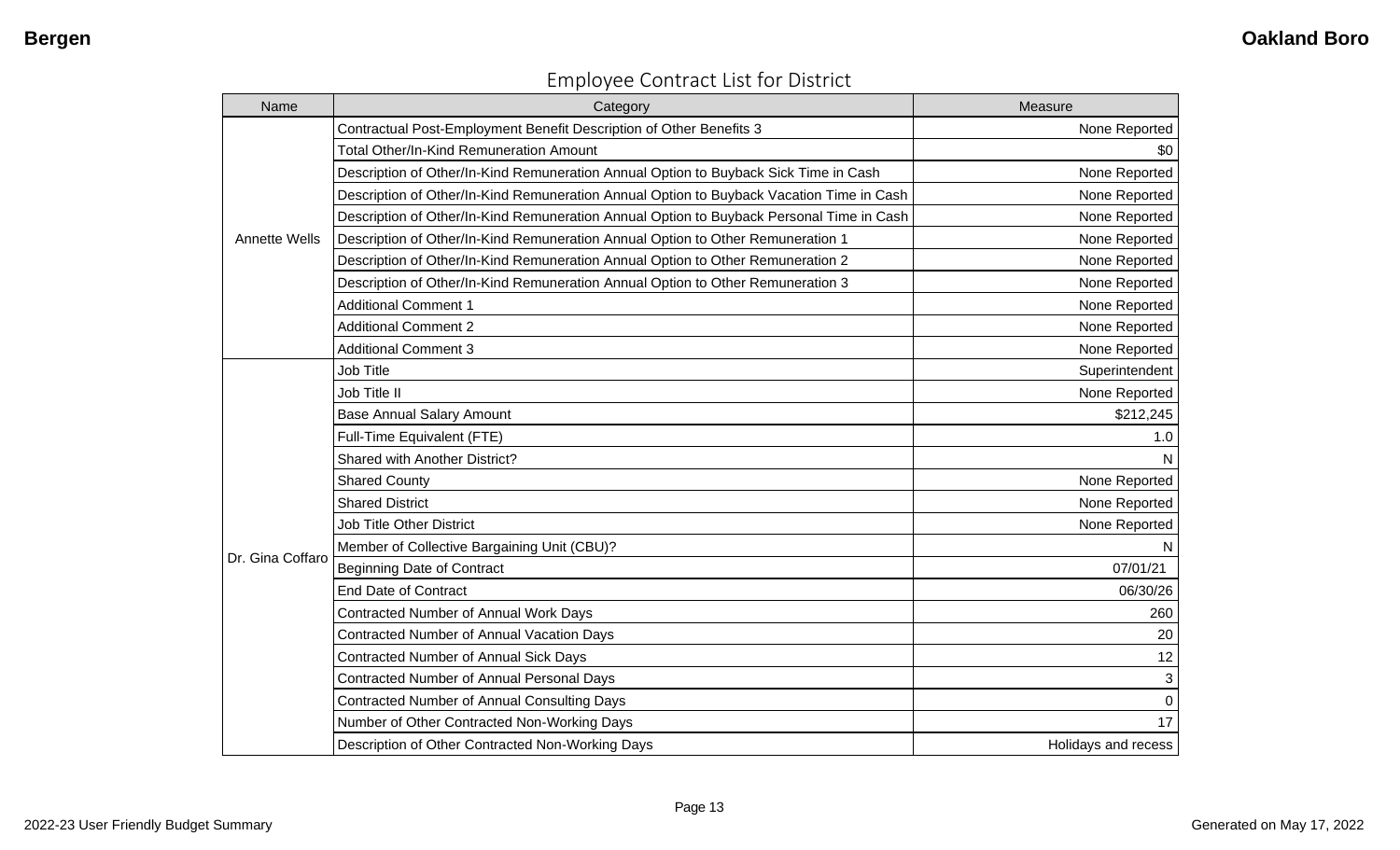| <b>Employee Contract List for District</b> |  |  |  |
|--------------------------------------------|--|--|--|
|--------------------------------------------|--|--|--|

| Name             | Category                                                                                  | Measure                                 |
|------------------|-------------------------------------------------------------------------------------------|-----------------------------------------|
|                  | <b>Total Allowances Amount</b>                                                            | \$7,995                                 |
|                  | <b>Total Bonuses Amount</b>                                                               | \$0                                     |
|                  | <b>Total Stipends Amount</b>                                                              | \$0                                     |
|                  | District Contributions Above Teacher Contract for Insurance (Health, Dental, Life, Other) | \$1,000                                 |
|                  | District Contributions Above Teacher Contract for Retirement Plans                        | \$0                                     |
|                  | Total Contractual Post-Employment Benefit Amount                                          | \$31,327                                |
|                  | Contractual Post-Employment Benefit Description of Payout of Sick days                    | Maximum allowable                       |
|                  | Contractual Post-Employment Benefit Description of Payout of Vacation days                | Maximum allowable                       |
|                  | Contractual Post-Employment Benefit Description of Payout of Personal days                | <b>NA</b>                               |
|                  | Contractual Post-Employment Benefit Description of Other Benefits 1                       | None Reported                           |
| Dr. Gina Coffaro | Contractual Post-Employment Benefit Description of Other Benefits 2                       | None Reported                           |
|                  | Contractual Post-Employment Benefit Description of Other Benefits 3                       | None Reported                           |
|                  | <b>Total Other/In-Kind Remuneration Amount</b>                                            | \$0                                     |
|                  | Description of Other/In-Kind Remuneration Annual Option to Buyback Sick Time in Cash      | None Reported                           |
|                  | Description of Other/In-Kind Remuneration Annual Option to Buyback Vacation Time in Cash  | None Reported                           |
|                  | Description of Other/In-Kind Remuneration Annual Option to Buyback Personal Time in Cash  | None Reported                           |
|                  | Description of Other/In-Kind Remuneration Annual Option to Other Remuneration 1           | None Reported                           |
|                  | Description of Other/In-Kind Remuneration Annual Option to Other Remuneration 2           | None Reported                           |
|                  | Description of Other/In-Kind Remuneration Annual Option to Other Remuneration 3           | None Reported                           |
|                  | <b>Additional Comment 1</b>                                                               | None Reported                           |
|                  | <b>Additional Comment 2</b>                                                               | None Reported                           |
|                  | <b>Additional Comment 3</b>                                                               | None Reported                           |
|                  | Job Title                                                                                 | Coordinator/Director/Manager/Supervisor |
|                  | Job Title II                                                                              | Instr & Special Programs                |
|                  | <b>Base Annual Salary Amount</b>                                                          | \$120,383                               |
| Dr. Kristin Carr | Full-Time Equivalent (FTE)                                                                | 1.0                                     |
|                  | Shared with Another District?                                                             | N                                       |
|                  | <b>Shared County</b>                                                                      | None Reported                           |
|                  | <b>Shared District</b>                                                                    | None Reported                           |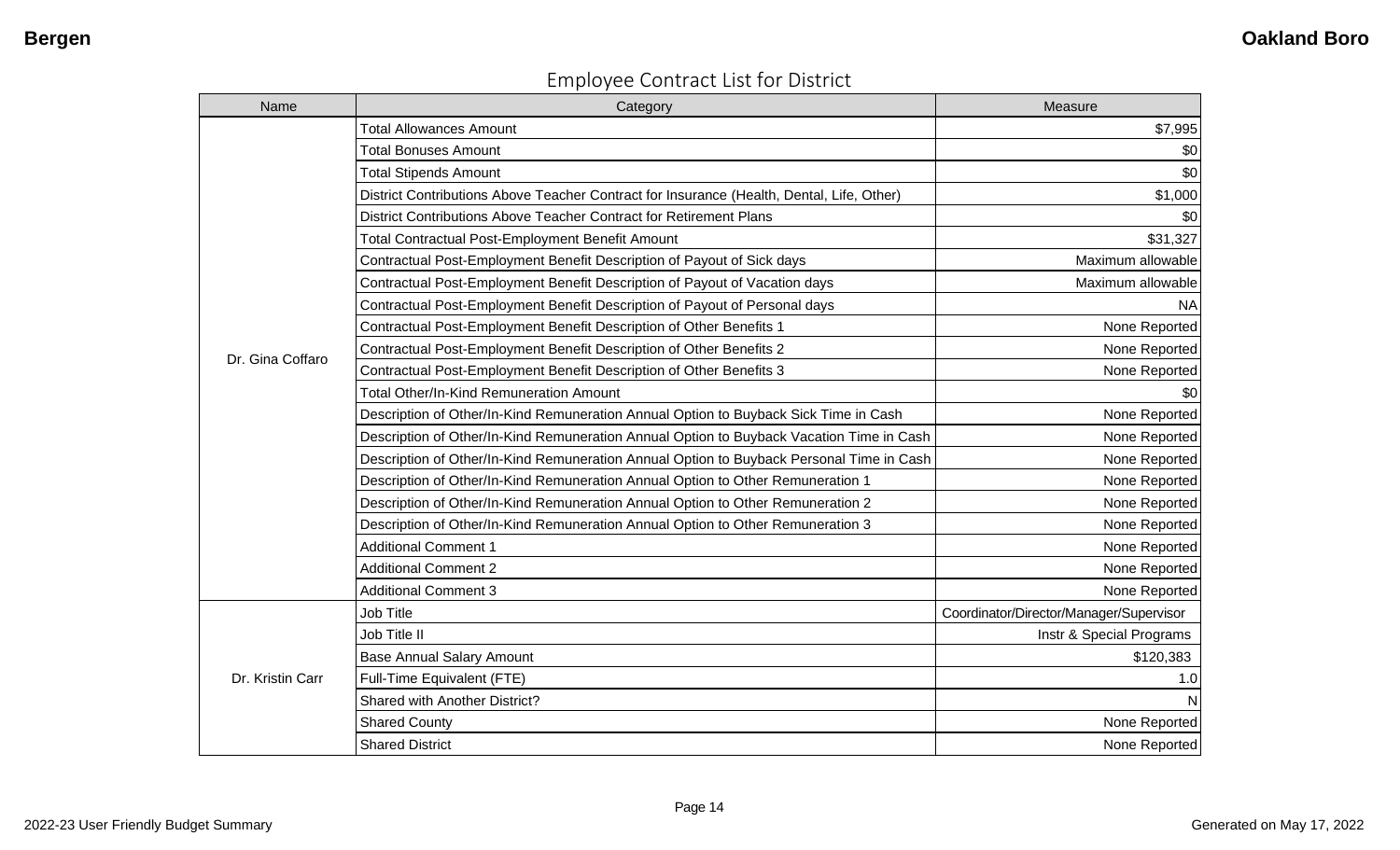| Name             | Category                                                                                  | Measure             |
|------------------|-------------------------------------------------------------------------------------------|---------------------|
|                  | <b>Job Title Other District</b>                                                           | None Reported       |
|                  | Member of Collective Bargaining Unit (CBU)?                                               | N.                  |
|                  | <b>Beginning Date of Contract</b>                                                         | 07/01/21            |
|                  | <b>End Date of Contract</b>                                                               | 06/30/22            |
|                  | Contracted Number of Annual Work Days                                                     | 260                 |
|                  | Contracted Number of Annual Vacation Days                                                 | 20                  |
|                  | <b>Contracted Number of Annual Sick Days</b>                                              | 12                  |
|                  | Contracted Number of Annual Personal Days                                                 | $\mathbf{3}$        |
|                  | Contracted Number of Annual Consulting Days                                               | $\overline{0}$      |
|                  | Number of Other Contracted Non-Working Days                                               | 17                  |
|                  | Description of Other Contracted Non-Working Days                                          | Holidays and recess |
|                  | <b>Total Allowances Amount</b>                                                            | \$3,345             |
|                  | <b>Total Bonuses Amount</b>                                                               | \$0                 |
|                  | <b>Total Stipends Amount</b>                                                              | \$0                 |
| Dr. Kristin Carr | District Contributions Above Teacher Contract for Insurance (Health, Dental, Life, Other) | \$0                 |
|                  | District Contributions Above Teacher Contract for Retirement Plans                        | \$0                 |
|                  | Total Contractual Post-Employment Benefit Amount                                          | \$15,000            |
|                  | Contractual Post-Employment Benefit Description of Payout of Sick days                    | Maximum allowable   |
|                  | Contractual Post-Employment Benefit Description of Payout of Vacation days                | <b>NA</b>           |
|                  | Contractual Post-Employment Benefit Description of Payout of Personal days                | <b>NA</b>           |
|                  | Contractual Post-Employment Benefit Description of Other Benefits 1                       | None Reported       |
|                  | Contractual Post-Employment Benefit Description of Other Benefits 2                       | None Reported       |
|                  | Contractual Post-Employment Benefit Description of Other Benefits 3                       | None Reported       |
|                  | <b>Total Other/In-Kind Remuneration Amount</b>                                            | \$0                 |
|                  | Description of Other/In-Kind Remuneration Annual Option to Buyback Sick Time in Cash      | None Reported       |
|                  | Description of Other/In-Kind Remuneration Annual Option to Buyback Vacation Time in Cash  | None Reported       |
|                  | Description of Other/In-Kind Remuneration Annual Option to Buyback Personal Time in Cash  | None Reported       |
|                  | Description of Other/In-Kind Remuneration Annual Option to Other Remuneration 1           | None Reported       |
|                  | Description of Other/In-Kind Remuneration Annual Option to Other Remuneration 2           | None Reported       |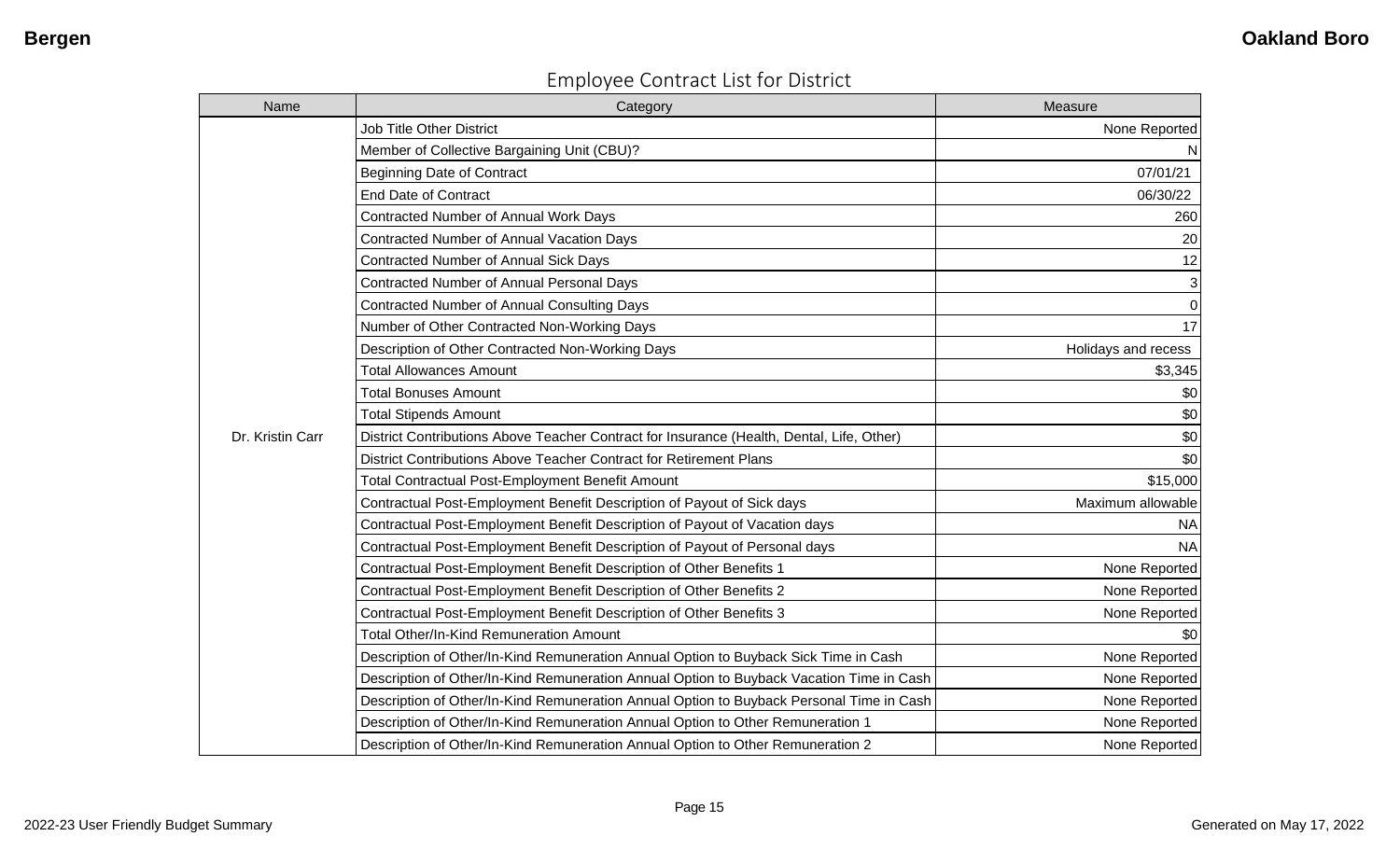| Name                   | Category                                                                                  | Measure                                |
|------------------------|-------------------------------------------------------------------------------------------|----------------------------------------|
|                        | Description of Other/In-Kind Remuneration Annual Option to Other Remuneration 3           | None Reported                          |
| Dr. Kristin Carr       | <b>Additional Comment 1</b>                                                               | None Reported                          |
|                        | <b>Additional Comment 2</b>                                                               | None Reported                          |
|                        | <b>Additional Comment 3</b>                                                               | None Reported                          |
|                        | Job Title                                                                                 | Coordinator/Director/Manager/Superviso |
|                        | Job Title II                                                                              | Curriculum                             |
|                        | <b>Base Annual Salary Amount</b>                                                          | \$130,000                              |
|                        | Full-Time Equivalent (FTE)                                                                | 1.0                                    |
|                        | Shared with Another District?                                                             | N                                      |
|                        | <b>Shared County</b>                                                                      | None Reported                          |
|                        | <b>Shared District</b>                                                                    | None Reported                          |
|                        | <b>Job Title Other District</b>                                                           | None Reported                          |
|                        | Member of Collective Bargaining Unit (CBU)?                                               | N                                      |
|                        | <b>Beginning Date of Contract</b>                                                         | 07/01/21                               |
|                        | <b>End Date of Contract</b>                                                               | 06/30/22                               |
|                        | Contracted Number of Annual Work Days                                                     | 260                                    |
| Dr. Rosanne Manganelli | Contracted Number of Annual Vacation Days                                                 | 20                                     |
|                        | <b>Contracted Number of Annual Sick Days</b>                                              | 12                                     |
|                        | Contracted Number of Annual Personal Days                                                 | 3                                      |
|                        | <b>Contracted Number of Annual Consulting Days</b>                                        | $\Omega$                               |
|                        | Number of Other Contracted Non-Working Days                                               | 17                                     |
|                        | Description of Other Contracted Non-Working Days                                          | Holidays and recess                    |
|                        | <b>Total Allowances Amount</b>                                                            | \$3,345                                |
|                        | <b>Total Bonuses Amount</b>                                                               | \$0                                    |
|                        | <b>Total Stipends Amount</b>                                                              | \$0                                    |
|                        | District Contributions Above Teacher Contract for Insurance (Health, Dental, Life, Other) | \$0                                    |
|                        | District Contributions Above Teacher Contract for Retirement Plans                        | \$0                                    |
|                        | <b>Total Contractual Post-Employment Benefit Amount</b>                                   | \$15,000                               |
|                        | Contractual Post-Employment Benefit Description of Payout of Sick days                    | Maximum allowable                      |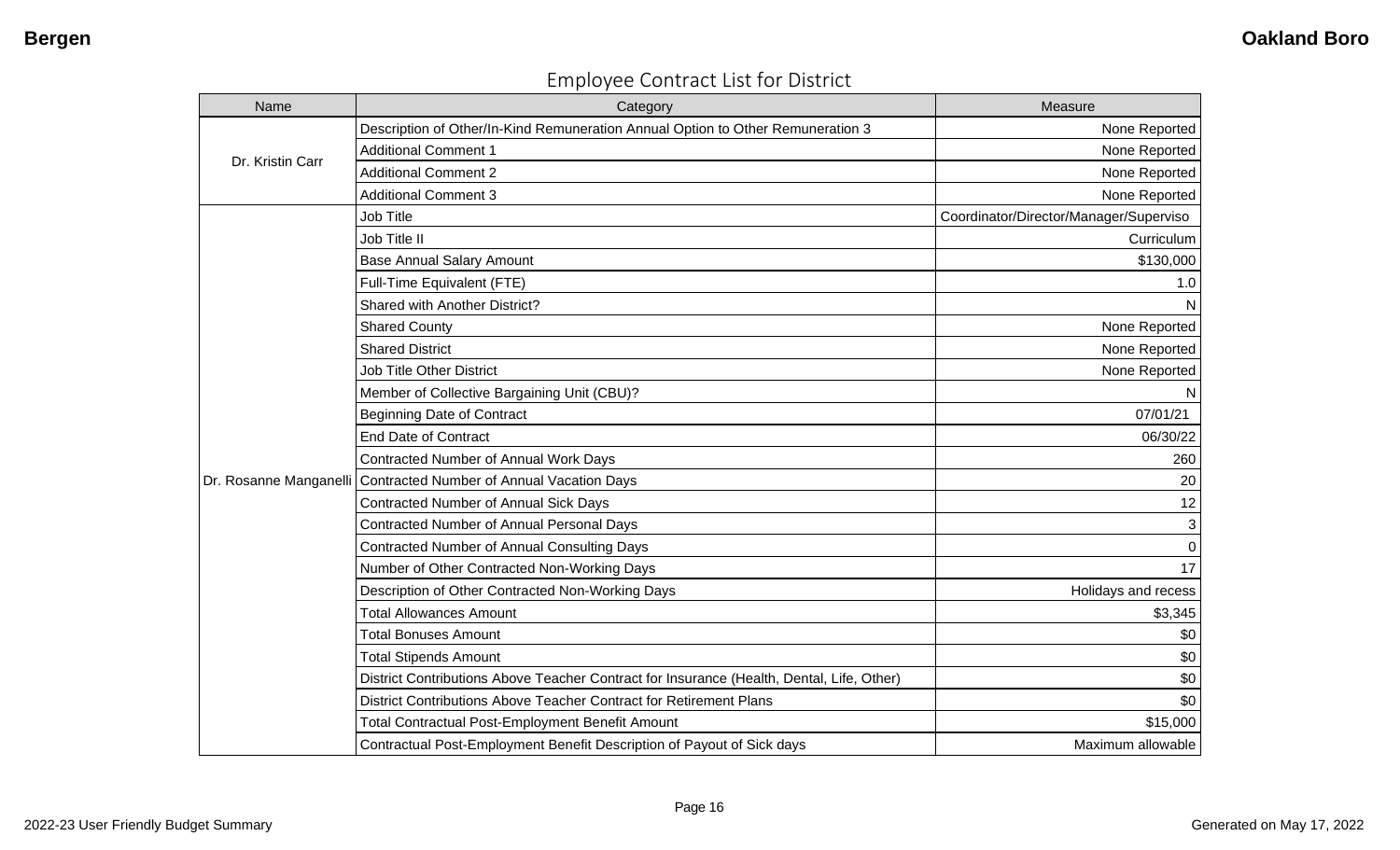| Name                   | Category                                                                                 | Measure                                 |
|------------------------|------------------------------------------------------------------------------------------|-----------------------------------------|
|                        | Contractual Post-Employment Benefit Description of Payout of Vacation days               | <b>NA</b>                               |
|                        | Contractual Post-Employment Benefit Description of Payout of Personal days               | <b>NA</b>                               |
|                        | Contractual Post-Employment Benefit Description of Other Benefits 1                      | None Reported                           |
|                        | Contractual Post-Employment Benefit Description of Other Benefits 2                      | None Reported                           |
|                        | Contractual Post-Employment Benefit Description of Other Benefits 3                      | None Reported                           |
|                        | Total Other/In-Kind Remuneration Amount                                                  | \$0                                     |
|                        | Description of Other/In-Kind Remuneration Annual Option to Buyback Sick Time in Cash     | None Reported                           |
| Dr. Rosanne Manganelli | Description of Other/In-Kind Remuneration Annual Option to Buyback Vacation Time in Cash | None Reported                           |
|                        | Description of Other/In-Kind Remuneration Annual Option to Buyback Personal Time in Cash | None Reported                           |
|                        | Description of Other/In-Kind Remuneration Annual Option to Other Remuneration 1          | None Reported                           |
|                        | Description of Other/In-Kind Remuneration Annual Option to Other Remuneration 2          | None Reported                           |
|                        | Description of Other/In-Kind Remuneration Annual Option to Other Remuneration 3          | None Reported                           |
|                        | <b>Additional Comment 1</b>                                                              | None Reported                           |
|                        | <b>Additional Comment 2</b>                                                              | None Reported                           |
|                        | <b>Additional Comment 3</b>                                                              | None Reported                           |
|                        | Job Title                                                                                | Coordinator/Director/Manager/Supervisor |
|                        | Job Title II                                                                             | <b>Buildings &amp; Grounds</b>          |
|                        | <b>Base Annual Salary Amount</b>                                                         | \$115,000                               |
|                        | Full-Time Equivalent (FTE)                                                               | 1.0                                     |
|                        | Shared with Another District?                                                            |                                         |
|                        | <b>Shared County</b>                                                                     | None Reported                           |
| Joseph Tumminia        | <b>Shared District</b>                                                                   | None Reported                           |
|                        | <b>Job Title Other District</b>                                                          | None Reported                           |
|                        | Member of Collective Bargaining Unit (CBU)?                                              |                                         |
|                        | <b>Beginning Date of Contract</b>                                                        | 07/01/21                                |
|                        | <b>End Date of Contract</b>                                                              | 06/30/22                                |
|                        | Contracted Number of Annual Work Days                                                    | 260                                     |
|                        | <b>Contracted Number of Annual Vacation Days</b>                                         | 20                                      |
|                        | Contracted Number of Annual Sick Days                                                    | 13                                      |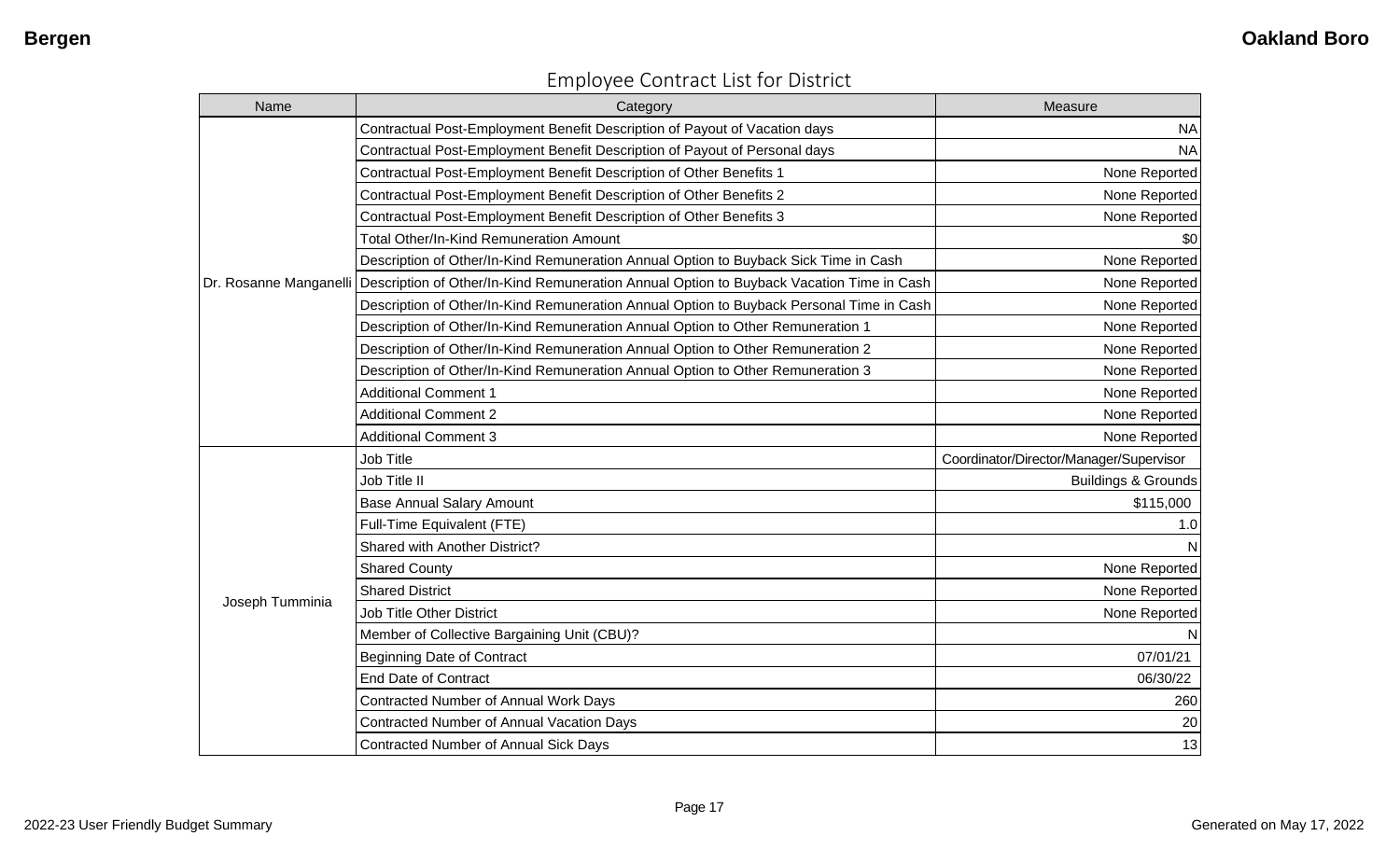| Name            | Category                                                                                  | Measure           |
|-----------------|-------------------------------------------------------------------------------------------|-------------------|
|                 | Contracted Number of Annual Personal Days                                                 | 3                 |
|                 | Contracted Number of Annual Consulting Days                                               | $\mathbf 0$       |
|                 | Number of Other Contracted Non-Working Days                                               | 14                |
|                 | Description of Other Contracted Non-Working Days                                          | Holidays          |
|                 | <b>Total Allowances Amount</b>                                                            | \$300             |
|                 | <b>Total Bonuses Amount</b>                                                               | \$0               |
|                 | <b>Total Stipends Amount</b>                                                              | \$0               |
|                 | District Contributions Above Teacher Contract for Insurance (Health, Dental, Life, Other) | \$0               |
|                 | District Contributions Above Teacher Contract for Retirement Plans                        | \$0               |
|                 | Total Contractual Post-Employment Benefit Amount                                          | \$13,500          |
|                 | Contractual Post-Employment Benefit Description of Payout of Sick days                    | Maximum allowable |
|                 | Contractual Post-Employment Benefit Description of Payout of Vacation days                | NA.               |
|                 | Contractual Post-Employment Benefit Description of Payout of Personal days                | <b>NA</b>         |
| Joseph Tumminia | Contractual Post-Employment Benefit Description of Other Benefits 1                       | None Reported     |
|                 | Contractual Post-Employment Benefit Description of Other Benefits 2                       | None Reported     |
|                 | Contractual Post-Employment Benefit Description of Other Benefits 3                       | None Reported     |
|                 | <b>Total Other/In-Kind Remuneration Amount</b>                                            | \$0               |
|                 | Description of Other/In-Kind Remuneration Annual Option to Buyback Sick Time in Cash      | None Reported     |
|                 | Description of Other/In-Kind Remuneration Annual Option to Buyback Vacation Time in Cash  | None Reported     |
|                 | Description of Other/In-Kind Remuneration Annual Option to Buyback Personal Time in Cash  | None Reported     |
|                 | Description of Other/In-Kind Remuneration Annual Option to Other Remuneration 1           | None Reported     |
|                 | Description of Other/In-Kind Remuneration Annual Option to Other Remuneration 2           | None Reported     |
|                 | Description of Other/In-Kind Remuneration Annual Option to Other Remuneration 3           | None Reported     |
|                 | <b>Additional Comment 1</b>                                                               | None Reported     |
|                 | <b>Additional Comment 2</b>                                                               | None Reported     |
|                 | <b>Additional Comment 3</b>                                                               | None Reported     |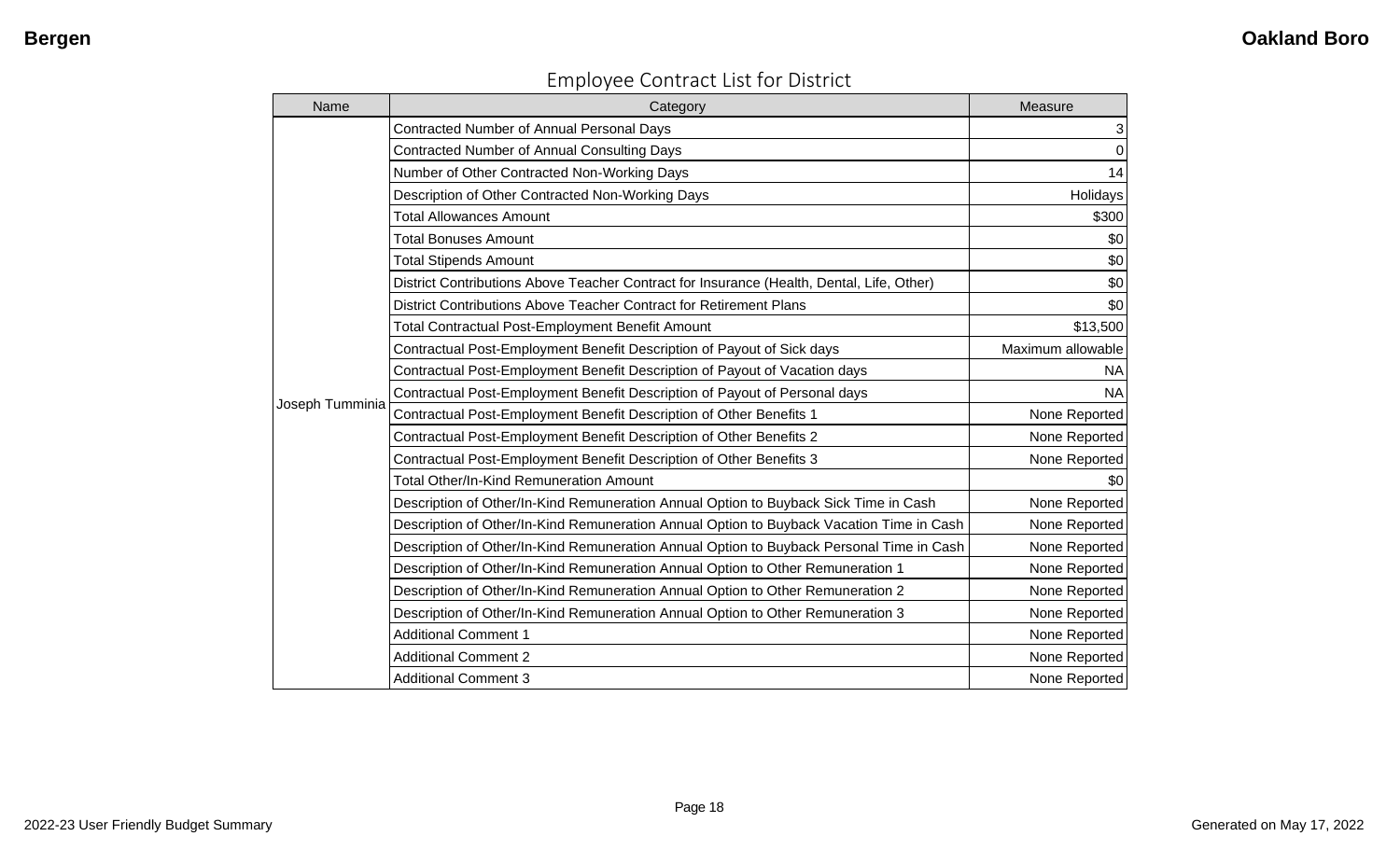| Name         | Category                                                                                  | Measure                         |
|--------------|-------------------------------------------------------------------------------------------|---------------------------------|
|              | <b>Job Title</b>                                                                          | <b>Administrative Assistant</b> |
|              | Job Title II                                                                              | None Reported                   |
|              | <b>Base Annual Salary Amount</b>                                                          | \$95,000                        |
|              | Full-Time Equivalent (FTE)                                                                | 1.0                             |
|              | <b>Shared with Another District?</b>                                                      | N                               |
|              | <b>Shared County</b>                                                                      | None Reported                   |
|              | <b>Shared District</b>                                                                    | None Reported                   |
|              | <b>Job Title Other District</b>                                                           | None Reported                   |
|              | Member of Collective Bargaining Unit (CBU)?                                               | N                               |
|              | <b>Beginning Date of Contract</b>                                                         | 07/01/21                        |
|              | <b>End Date of Contract</b>                                                               | 06/30/22                        |
|              | Contracted Number of Annual Work Days                                                     | 240                             |
|              | Contracted Number of Annual Vacation Days                                                 | 22                              |
|              | <b>Contracted Number of Annual Sick Days</b>                                              | 12                              |
| Karen Martin | <b>Contracted Number of Annual Personal Days</b>                                          | $\mathbf{3}$                    |
|              | Contracted Number of Annual Consulting Days                                               | $\mathbf 0$                     |
|              | Number of Other Contracted Non-Working Days                                               | 27                              |
|              | Description of Other Contracted Non-Working Days                                          | Holidays/schools                |
|              | <b>Total Allowances Amount</b>                                                            | \$0                             |
|              | <b>Total Bonuses Amount</b>                                                               | \$0                             |
|              | <b>Total Stipends Amount</b>                                                              | \$0                             |
|              | District Contributions Above Teacher Contract for Insurance (Health, Dental, Life, Other) | \$1,474                         |
|              | District Contributions Above Teacher Contract for Retirement Plans                        | \$0                             |
|              | <b>Total Contractual Post-Employment Benefit Amount</b>                                   | \$15,000                        |
|              | Contractual Post-Employment Benefit Description of Payout of Sick days                    | Maximum allowable               |
|              | Contractual Post-Employment Benefit Description of Payout of Vacation days                | <b>NA</b>                       |
|              | Contractual Post-Employment Benefit Description of Payout of Personal days                | <b>NA</b>                       |
|              | Contractual Post-Employment Benefit Description of Other Benefits 1                       | None Reported                   |
|              | Contractual Post-Employment Benefit Description of Other Benefits 2                       | None Reported                   |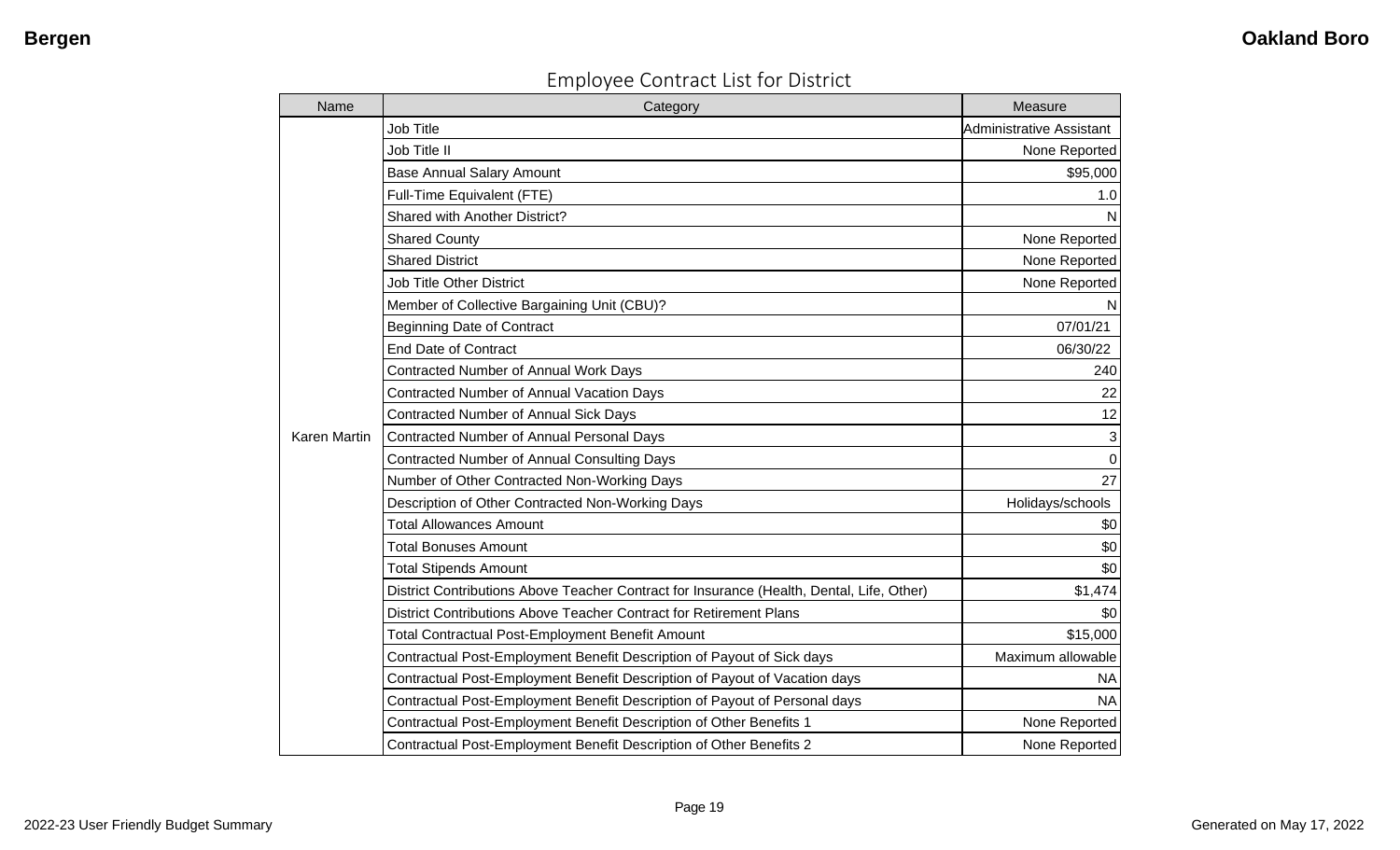| Name                | Category                                                                                 | Measure                |
|---------------------|------------------------------------------------------------------------------------------|------------------------|
|                     | Contractual Post-Employment Benefit Description of Other Benefits 3                      | None Reported          |
|                     | <b>Total Other/In-Kind Remuneration Amount</b>                                           | \$0                    |
|                     | Description of Other/In-Kind Remuneration Annual Option to Buyback Sick Time in Cash     | None Reported          |
|                     | Description of Other/In-Kind Remuneration Annual Option to Buyback Vacation Time in Cash | None Reported          |
|                     | Description of Other/In-Kind Remuneration Annual Option to Buyback Personal Time in Cash | None Reported          |
| <b>Karen Martin</b> | Description of Other/In-Kind Remuneration Annual Option to Other Remuneration 1          | None Reported          |
|                     | Description of Other/In-Kind Remuneration Annual Option to Other Remuneration 2          | None Reported          |
|                     | Description of Other/In-Kind Remuneration Annual Option to Other Remuneration 3          | None Reported          |
|                     | <b>Additional Comment 1</b>                                                              | None Reported          |
|                     | <b>Additional Comment 2</b>                                                              | None Reported          |
|                     | <b>Additional Comment 3</b>                                                              | None Reported          |
|                     | Job Title                                                                                | Other                  |
|                     | Job Title II                                                                             | Maintenance Specialist |
|                     | <b>Base Annual Salary Amount</b>                                                         | \$79,800               |
|                     | Full-Time Equivalent (FTE)                                                               | 1.0                    |
|                     | Shared with Another District?                                                            | N                      |
|                     | <b>Shared County</b>                                                                     | None Reported          |
|                     | <b>Shared District</b>                                                                   | None Reported          |
|                     | <b>Job Title Other District</b>                                                          | None Reported          |
|                     | Member of Collective Bargaining Unit (CBU)?                                              | N                      |
| Lewis Thurston      | <b>Beginning Date of Contract</b>                                                        | 07/01/21               |
|                     | <b>End Date of Contract</b>                                                              | 06/30/22               |
|                     | Contracted Number of Annual Work Days                                                    | 260                    |
|                     | Contracted Number of Annual Vacation Days                                                | 15                     |
|                     | Contracted Number of Annual Sick Days                                                    | 13                     |
|                     | Contracted Number of Annual Personal Days                                                | 3                      |
|                     | Contracted Number of Annual Consulting Days                                              | $\mathbf 0$            |
|                     | Number of Other Contracted Non-Working Days                                              | 14                     |
|                     | Description of Other Contracted Non-Working Days                                         | Holidays               |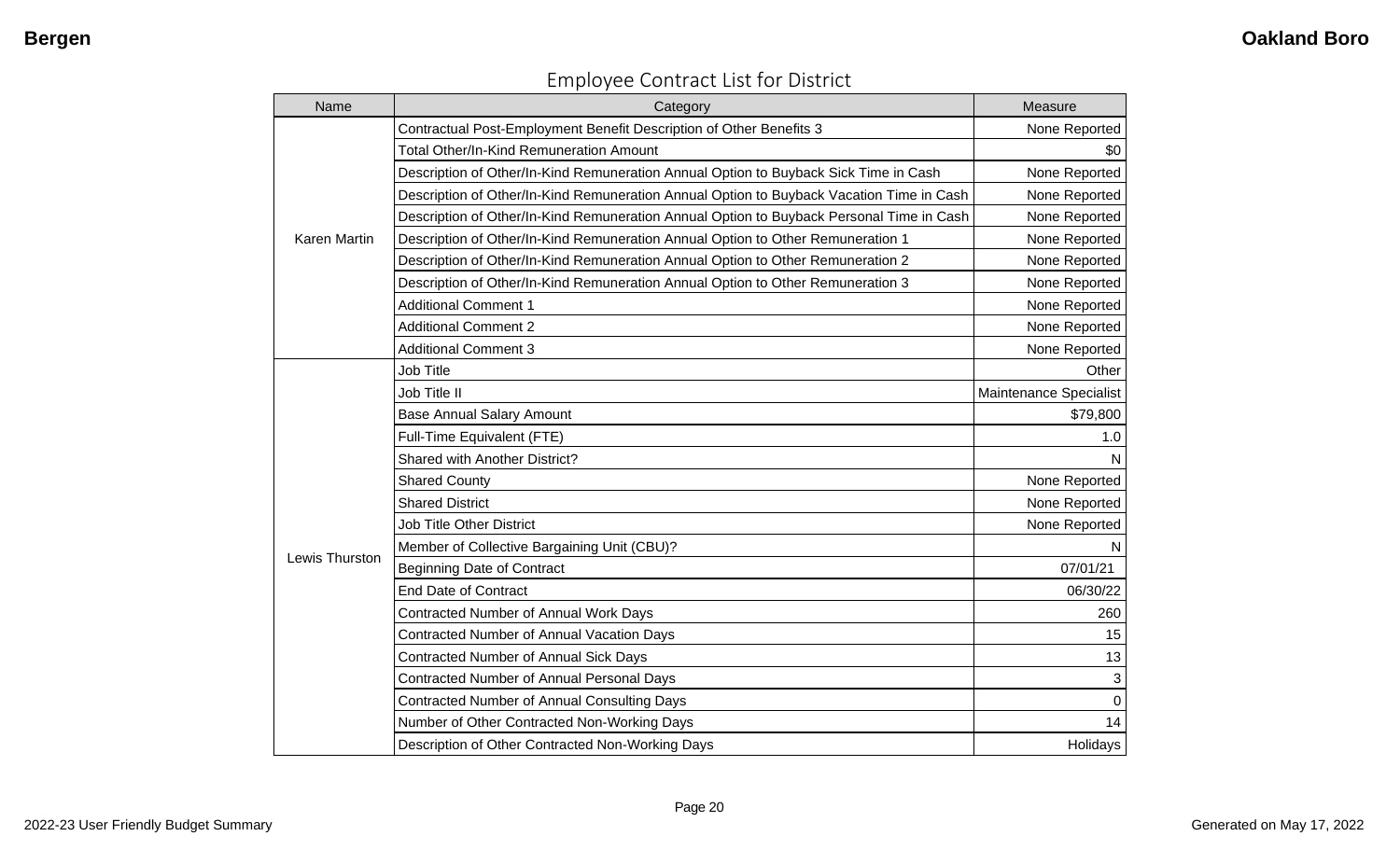| <b>Employee Contract List for District</b> |  |  |  |
|--------------------------------------------|--|--|--|
|--------------------------------------------|--|--|--|

| Name           | Category                                                                                  | Measure             |
|----------------|-------------------------------------------------------------------------------------------|---------------------|
|                | <b>Total Allowances Amount</b>                                                            | \$1,186             |
|                | <b>Total Bonuses Amount</b>                                                               | \$0                 |
|                | <b>Total Stipends Amount</b>                                                              | \$1,500             |
|                | District Contributions Above Teacher Contract for Insurance (Health, Dental, Life, Other) | \$0                 |
|                | District Contributions Above Teacher Contract for Retirement Plans                        | \$0                 |
|                | <b>Total Contractual Post-Employment Benefit Amount</b>                                   | \$13,500            |
|                | Contractual Post-Employment Benefit Description of Payout of Sick days                    | Maximum allowable   |
|                | Contractual Post-Employment Benefit Description of Payout of Vacation days                | <b>NA</b>           |
|                | Contractual Post-Employment Benefit Description of Payout of Personal days                | <b>NA</b>           |
|                | Contractual Post-Employment Benefit Description of Other Benefits 1                       | None Reported       |
| Lewis Thurston | Contractual Post-Employment Benefit Description of Other Benefits 2                       | None Reported       |
|                | Contractual Post-Employment Benefit Description of Other Benefits 3                       | None Reported       |
|                | Total Other/In-Kind Remuneration Amount                                                   | \$0                 |
|                | Description of Other/In-Kind Remuneration Annual Option to Buyback Sick Time in Cash      | None Reported       |
|                | Description of Other/In-Kind Remuneration Annual Option to Buyback Vacation Time in Cash  | None Reported       |
|                | Description of Other/In-Kind Remuneration Annual Option to Buyback Personal Time in Cash  | None Reported       |
|                | Description of Other/In-Kind Remuneration Annual Option to Other Remuneration 1           | None Reported       |
|                | Description of Other/In-Kind Remuneration Annual Option to Other Remuneration 2           | None Reported       |
|                | Description of Other/In-Kind Remuneration Annual Option to Other Remuneration 3           | None Reported       |
|                | <b>Additional Comment 1</b>                                                               | None Reported       |
|                | <b>Additional Comment 2</b>                                                               | None Reported       |
|                | <b>Additional Comment 3</b>                                                               | None Reported       |
|                | <b>Job Title</b>                                                                          | Other               |
|                | Job Title II                                                                              | Assistant to the BA |
|                | <b>Base Annual Salary Amount</b>                                                          | \$78,000            |
|                | Michelle Andrawis   Full-Time Equivalent (FTE)                                            | 1.0                 |
|                | Shared with Another District?                                                             | N                   |
|                | <b>Shared County</b>                                                                      | None Reported       |
|                | <b>Shared District</b>                                                                    | None Reported       |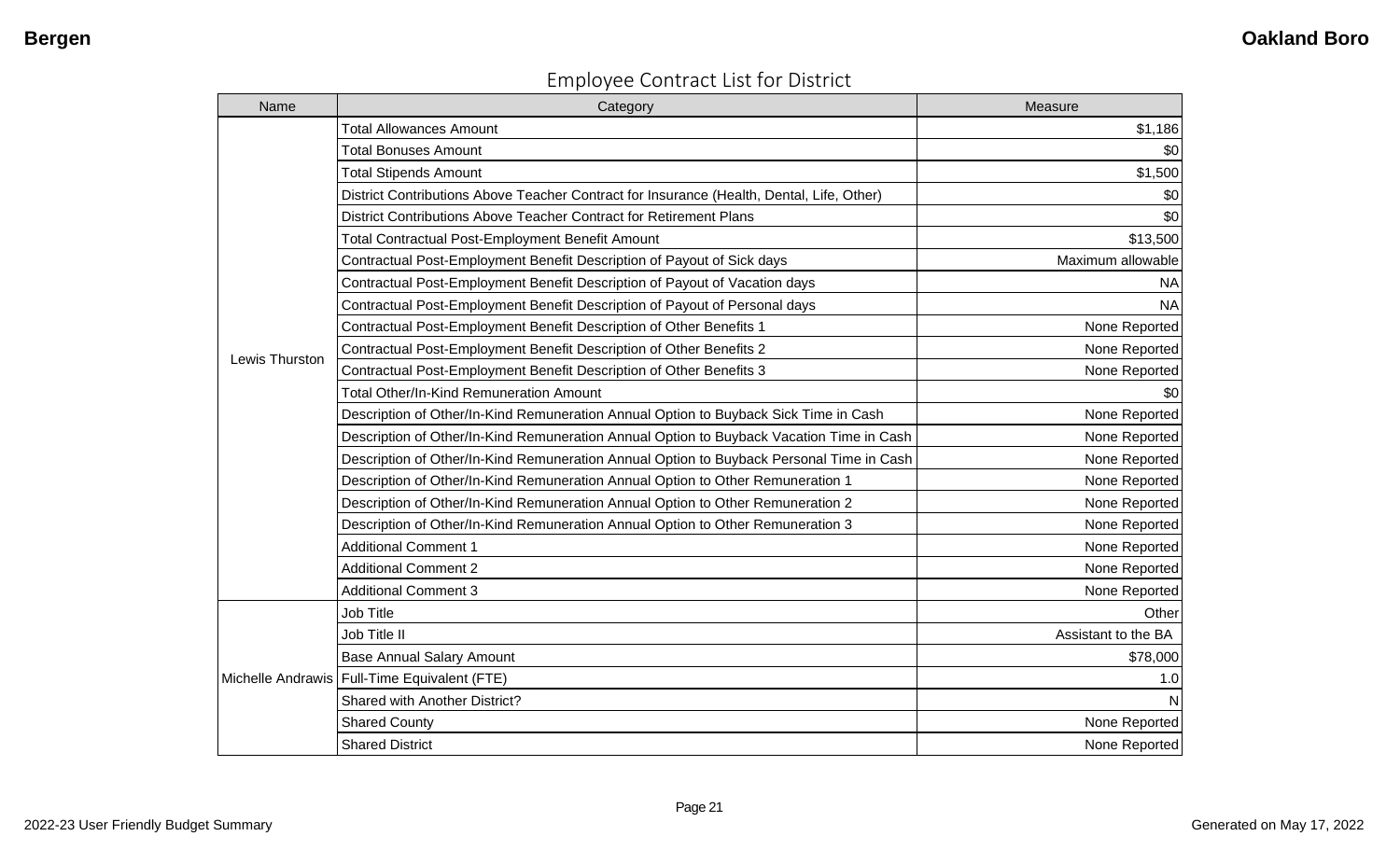| <b>Employee Contract List for District</b> |  |  |  |
|--------------------------------------------|--|--|--|
|--------------------------------------------|--|--|--|

| Name | Category                                                                                                      | Measure                 |
|------|---------------------------------------------------------------------------------------------------------------|-------------------------|
|      | <b>Job Title Other District</b>                                                                               | None Reported           |
|      | Member of Collective Bargaining Unit (CBU)?                                                                   | N                       |
|      | <b>Beginning Date of Contract</b>                                                                             | 07/01/21                |
|      | <b>End Date of Contract</b>                                                                                   | 06/30/22                |
|      | Contracted Number of Annual Work Days                                                                         | 240                     |
|      | Contracted Number of Annual Vacation Days                                                                     | 10                      |
|      | Contracted Number of Annual Sick Days                                                                         | 12                      |
|      | <b>Contracted Number of Annual Personal Days</b>                                                              | 3                       |
|      | Contracted Number of Annual Consulting Days                                                                   | $\mathbf 0$             |
|      | Number of Other Contracted Non-Working Days                                                                   | 27                      |
|      | Description of Other Contracted Non-Working Days                                                              | Holidays/schools closed |
|      | <b>Total Allowances Amount</b>                                                                                | \$5,000                 |
|      | <b>Total Bonuses Amount</b>                                                                                   | \$0                     |
|      | <b>Total Stipends Amount</b>                                                                                  | \$0                     |
|      | Michelle Andrawis   District Contributions Above Teacher Contract for Insurance (Health, Dental, Life, Other) | \$0                     |
|      | District Contributions Above Teacher Contract for Retirement Plans                                            | \$0                     |
|      | Total Contractual Post-Employment Benefit Amount                                                              | \$12,600                |
|      | Contractual Post-Employment Benefit Description of Payout of Sick days                                        | Maximum allowable       |
|      | Contractual Post-Employment Benefit Description of Payout of Vacation days                                    | <b>NA</b>               |
|      | Contractual Post-Employment Benefit Description of Payout of Personal days                                    | <b>NA</b>               |
|      | Contractual Post-Employment Benefit Description of Other Benefits 1                                           | None Reported           |
|      | Contractual Post-Employment Benefit Description of Other Benefits 2                                           | None Reported           |
|      | Contractual Post-Employment Benefit Description of Other Benefits 3                                           | None Reported           |
|      | Total Other/In-Kind Remuneration Amount                                                                       | \$0                     |
|      | Description of Other/In-Kind Remuneration Annual Option to Buyback Sick Time in Cash                          | None Reported           |
|      | Description of Other/In-Kind Remuneration Annual Option to Buyback Vacation Time in Cash                      | None Reported           |
|      | Description of Other/In-Kind Remuneration Annual Option to Buyback Personal Time in Cash                      | None Reported           |
|      | Description of Other/In-Kind Remuneration Annual Option to Other Remuneration 1                               | None Reported           |
|      | Description of Other/In-Kind Remuneration Annual Option to Other Remuneration 2                               | None Reported           |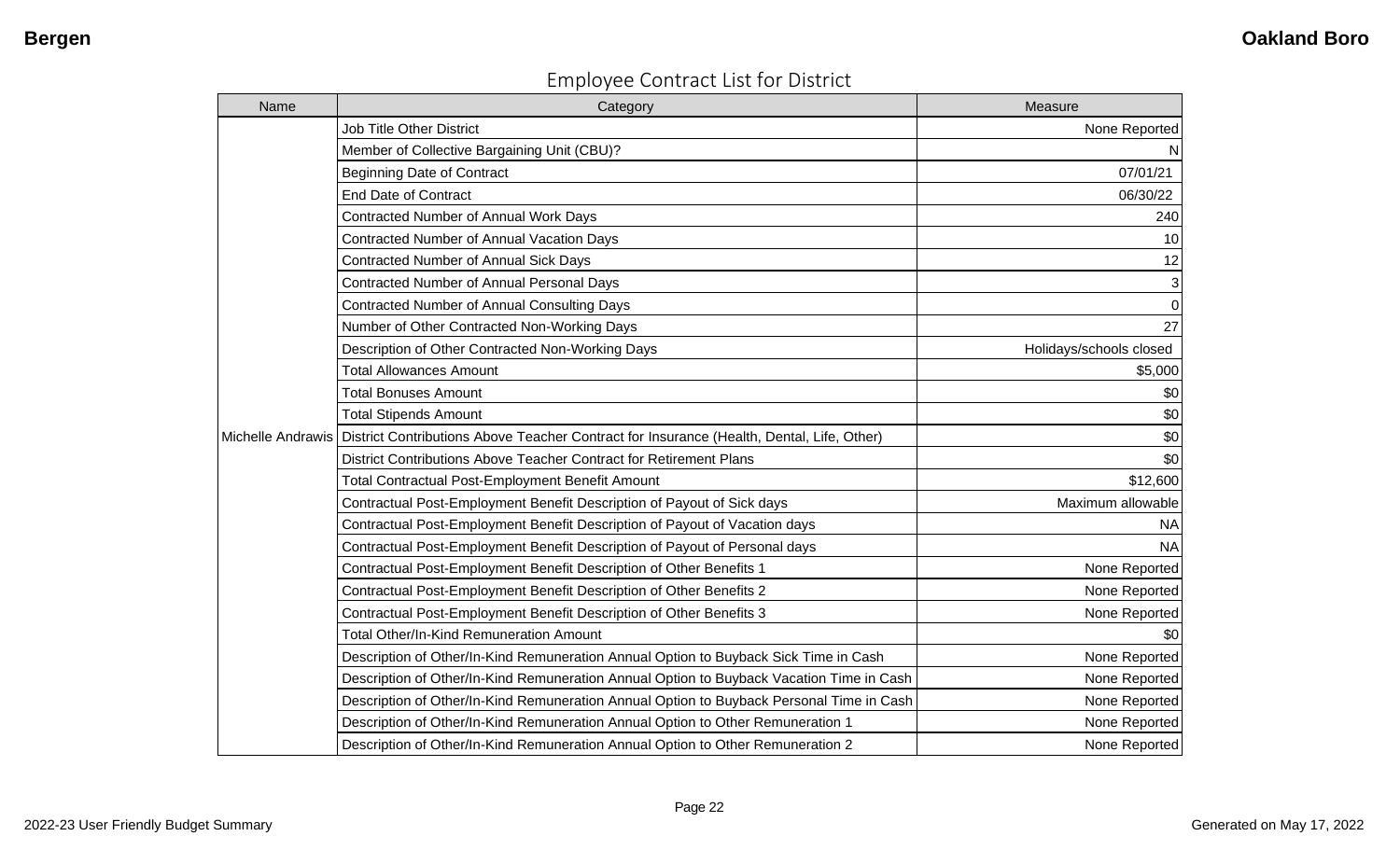| <b>Employee Contract List for District</b> |  |  |
|--------------------------------------------|--|--|
|--------------------------------------------|--|--|

| Name                     | Category                                                                                  | Measure                                 |
|--------------------------|-------------------------------------------------------------------------------------------|-----------------------------------------|
|                          | Description of Other/In-Kind Remuneration Annual Option to Other Remuneration 3           | None Reported                           |
| <b>Michelle Andrawis</b> | <b>Additional Comment 1</b>                                                               | None Reported                           |
|                          | <b>Additional Comment 2</b>                                                               | None Reported                           |
|                          | <b>Additional Comment 3</b>                                                               | None Reported                           |
|                          | <b>Job Title</b>                                                                          | Coordinator/Director/Manager/Supervisor |
|                          | Job Title II                                                                              | Math & Science                          |
|                          | <b>Base Annual Salary Amount</b>                                                          | \$133,360                               |
|                          | Full-Time Equivalent (FTE)                                                                | 1.0                                     |
|                          | Shared with Another District?                                                             | N                                       |
|                          | <b>Shared County</b>                                                                      | None Reported                           |
|                          | <b>Shared District</b>                                                                    | None Reported                           |
|                          | <b>Job Title Other District</b>                                                           | None Reported                           |
|                          | Member of Collective Bargaining Unit (CBU)?                                               | N                                       |
|                          | <b>Beginning Date of Contract</b>                                                         | 07/01/21                                |
|                          | <b>End Date of Contract</b>                                                               | 06/30/22                                |
|                          | Contracted Number of Annual Work Days                                                     | 260                                     |
| Pamela Baykal            | Contracted Number of Annual Vacation Days                                                 | 20                                      |
|                          | Contracted Number of Annual Sick Days                                                     | 12                                      |
|                          | Contracted Number of Annual Personal Days                                                 | 3                                       |
|                          | <b>Contracted Number of Annual Consulting Days</b>                                        | $\Omega$                                |
|                          | Number of Other Contracted Non-Working Days                                               | 17                                      |
|                          | Description of Other Contracted Non-Working Days                                          | Holidays and recess                     |
|                          | <b>Total Allowances Amount</b>                                                            | \$3,345                                 |
|                          | <b>Total Bonuses Amount</b>                                                               | \$0                                     |
|                          | <b>Total Stipends Amount</b>                                                              | \$0                                     |
|                          | District Contributions Above Teacher Contract for Insurance (Health, Dental, Life, Other) | \$0                                     |
|                          | District Contributions Above Teacher Contract for Retirement Plans                        | \$0                                     |
|                          | <b>Total Contractual Post-Employment Benefit Amount</b>                                   | \$15,000                                |
|                          | Contractual Post-Employment Benefit Description of Payout of Sick days                    | Maximum Allowable                       |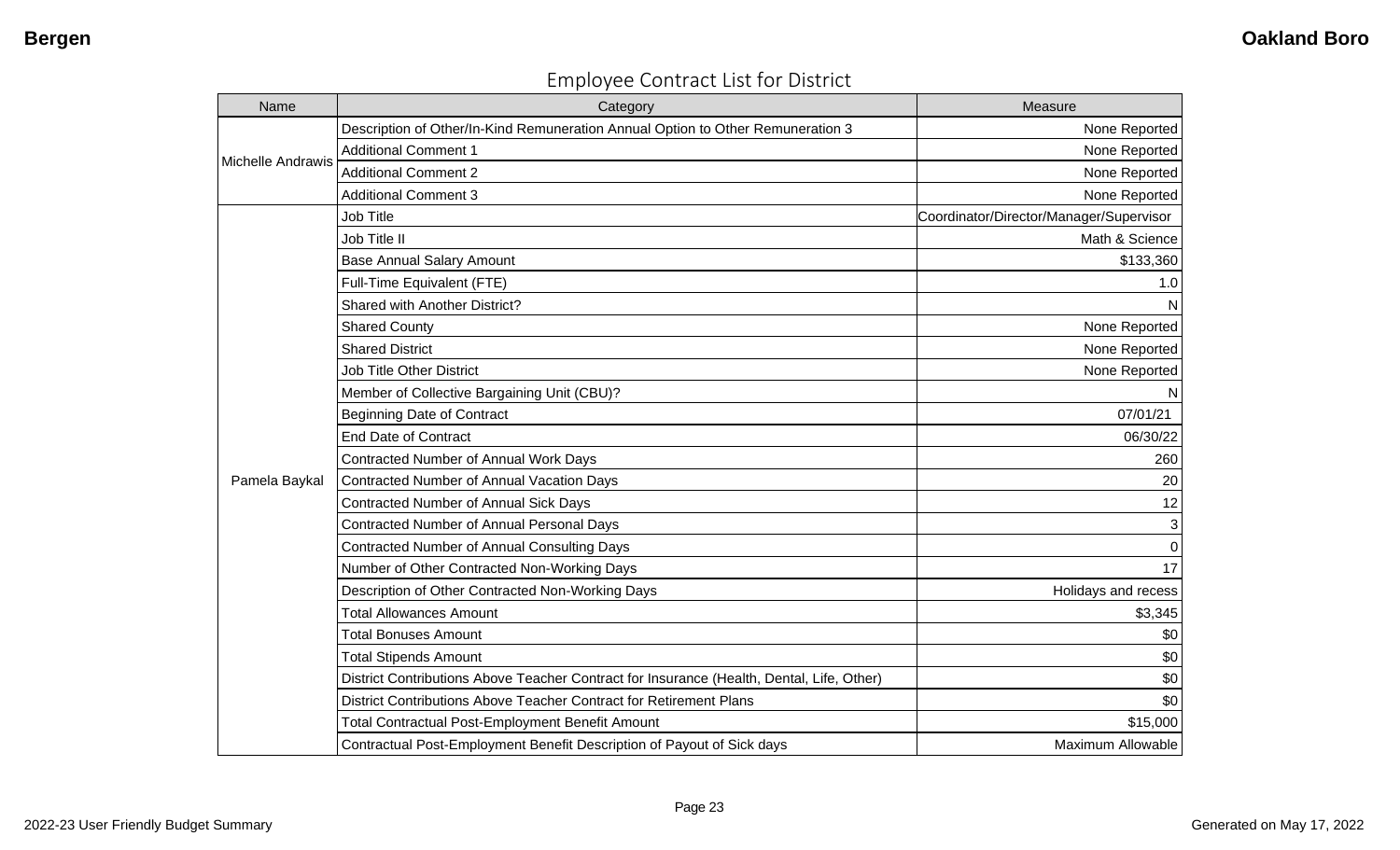| Name          | Category                                                                                               | Measure                         |
|---------------|--------------------------------------------------------------------------------------------------------|---------------------------------|
|               | Contractual Post-Employment Benefit Description of Payout of Vacation days                             | <b>NA</b>                       |
|               | Contractual Post-Employment Benefit Description of Payout of Personal days                             | <b>NA</b>                       |
|               | Contractual Post-Employment Benefit Description of Other Benefits 1                                    | None Reported                   |
|               | Contractual Post-Employment Benefit Description of Other Benefits 2                                    | None Reported                   |
|               | Contractual Post-Employment Benefit Description of Other Benefits 3                                    | None Reported                   |
|               | <b>Total Other/In-Kind Remuneration Amount</b>                                                         | \$0                             |
|               | Description of Other/In-Kind Remuneration Annual Option to Buyback Sick Time in Cash                   | None Reported                   |
|               | Pamela Baykal Description of Other/In-Kind Remuneration Annual Option to Buyback Vacation Time in Cash | None Reported                   |
|               | Description of Other/In-Kind Remuneration Annual Option to Buyback Personal Time in Cash               | None Reported                   |
|               | Description of Other/In-Kind Remuneration Annual Option to Other Remuneration 1                        | None Reported                   |
|               | Description of Other/In-Kind Remuneration Annual Option to Other Remuneration 2                        | None Reported                   |
|               | Description of Other/In-Kind Remuneration Annual Option to Other Remuneration 3                        | None Reported                   |
|               | <b>Additional Comment 1</b>                                                                            | None Reported                   |
|               | <b>Additional Comment 2</b>                                                                            | None Reported                   |
|               | <b>Additional Comment 3</b>                                                                            | None Reported                   |
|               | <b>Job Title</b>                                                                                       | <b>Information Technology</b>   |
|               | Job Title II                                                                                           | <b>Computer Tech Specialist</b> |
|               | <b>Base Annual Salary Amount</b>                                                                       | \$99,500                        |
|               | Full-Time Equivalent (FTE)                                                                             | 1.0                             |
|               | Shared with Another District?                                                                          |                                 |
|               | <b>Shared County</b>                                                                                   | None Reported                   |
|               | <b>Shared District</b>                                                                                 | None Reported                   |
| Paul Santiago | <b>Job Title Other District</b>                                                                        | None Reported                   |
|               | Member of Collective Bargaining Unit (CBU)?                                                            |                                 |
|               | <b>Beginning Date of Contract</b>                                                                      | 07/01/21                        |
|               | <b>End Date of Contract</b>                                                                            | 06/30/22                        |
|               | Contracted Number of Annual Work Days                                                                  | 260                             |
|               | Contracted Number of Annual Vacation Days                                                              | 17                              |
|               | Contracted Number of Annual Sick Days                                                                  | 12                              |